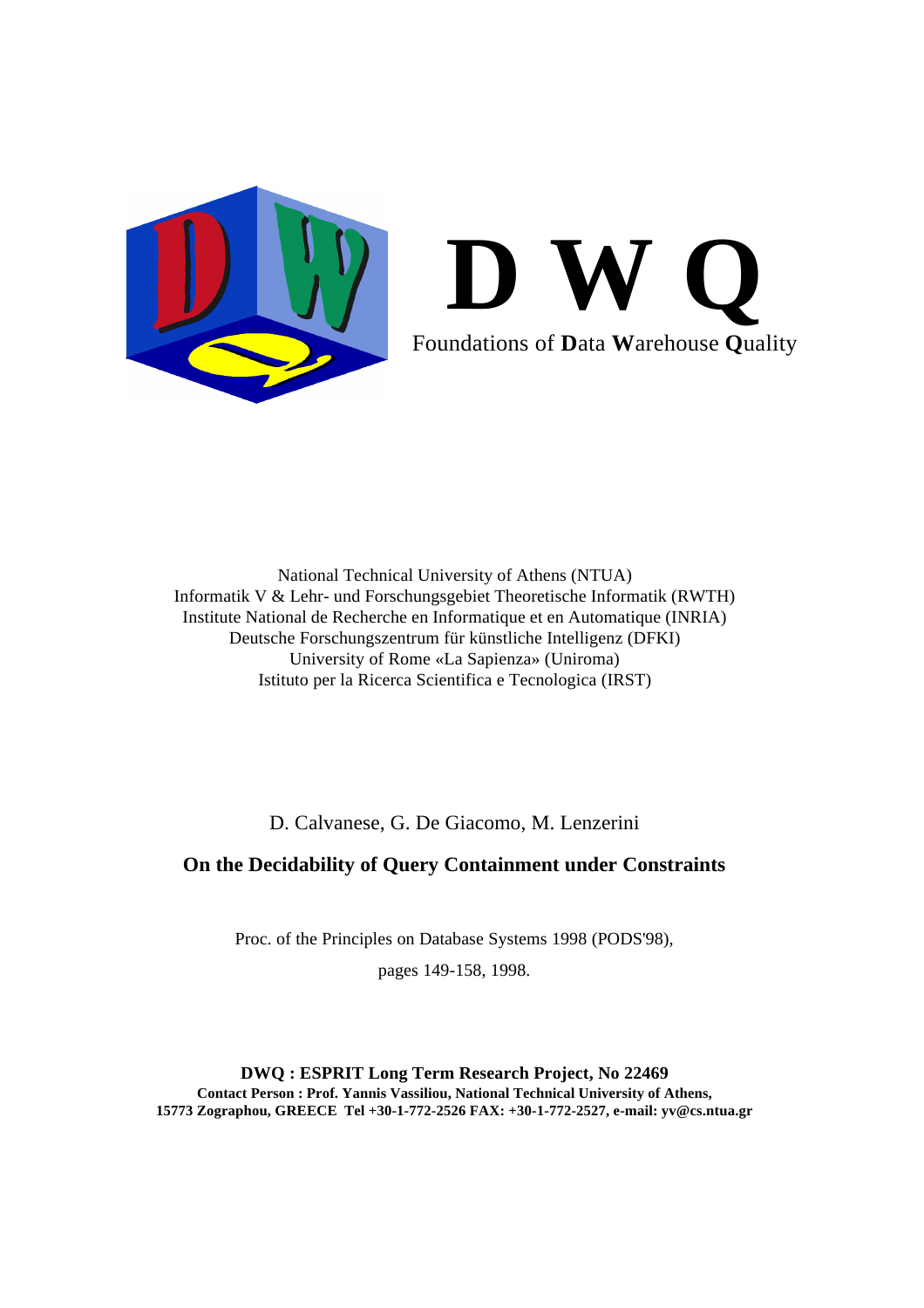## On the Decidability of Query Containment under Constraints

Diego Calvanese

Dip. di Informatica e Sistemistica Università di Roma "La Sapienza" Via Salaria 113, 00198 Roma, Italy calvanese@dis.uniroma1.it

Giuseppe De Giacomo

Dip. di Informatica e Sistemistica Università di Roma "La Sapienza" Via Salaria 113, 00198 Roma, Italy degiacomo@dis.uniroma1.it

## Maurizio Lenzerini

Dip. di Informatica e Sistemistica Università di Roma "La Sapienza" Via Salaria 113, 00198 Roma, Italy lenzerini@dis.uniroma1.it

Query containment under constraints is the problem of checking whether for every database satisfying a given set of constraints, the result of one query is a subset of the result of another query. Recent research points out that this is a central problem in several database applications, and we address it within a setting where constraints are specied in the form of special inclusion dependencies over complex expressions, built by using intersection and difference of relations, special forms of quantification, regular expressions over binary relations, and cardinality constraints. These types of constraints capture a great variety of data models, including the relational, the entity-relational, and the object-oriented model.

We study the problem of checking whether  $q$  is contained in  $q$  with respect to the constraints specified in a schema  $\qquad$  for  $\mathcal{S},$  where  $q$  and  $q$  are nonrecursive Datalog programs whose  $\qquad$  to atoms are complex expressions. We present the following results on query containment. For the case where  $q$  does not contain regular expressions, we provide a method for deciding query containment, and analyze its computational complexity. We do the same for the case where  $\alpha$  neither shows the same  $\alpha$ q, q <sup>0</sup> contain number restrictions. To the best of our knowledge, this yields the first decidability result on containment of conjunctive queries with regular expressions. Finally, we prove that the problem is undecidable for the case where we admit inequalities in  $q$  .  $\qquad \qquad$ 

## 1 Introduction

Query containment is the problem of checking whether for every database, the result of one query is a subset of the result of another query". Many recent papers point out that the  $\gamma$ this problem is important in several contexts, including information integration [33], query optimization [2, 3], (mate-

rialized) view maintenance [21], data warehousing [36], and constraint checking [22].

We deal with the problem of query containment under constraints, i.e. the one of checking whether containment between two queries holds for every database satisfying a given set of constraints. This problem is relevant in every situation where the database schema is specied with a rich data definition language. In particular in the case of information integration, queries are to be compared relatively to (inter-schema) constraints, which are used to declaratively specify the "glue" between two source schemas, and between one source schema and the global schema [7, 24, 33, 8, 29].

The complexity of query containment in the absence of constraints has been studied in various settings. In [10], NPcompleteness has been established for conjunctive queries, and in [13] a multi-parameter analysis has been performed for the same case, showing that the intractability is due to certain types of cycles in the queries. In [26, 34],  $\Pi_2^{\mathsf{c}}$  completeness of containment of conjunctive queries with inequalities was proved, and in [32] the case of queries with the union and difference operators was studied. For various classes of Datalog queries with inequalities, decidability and undecidability results were presented in [12] and [34], respectively.

Query containment under constraints has also been the subject of several investigations. For example, decidability of conjunctive query containment was investigated in [4] under functional and multi-valued dependencies, in [14] under functional and inclusion dependencies, in [9, 28, 30] under constraints representing is-a hierarchies and complex objects, and in [17] in the case of constraints represented as Datalog programs.

In this paper we address query containment in a setting where:

 The schema is constituted by concepts (unary relations) and relations as basic elements, and by a set of constraints expressed in a logic-based formalism. Every constraint is an inclusion of the form 1 2, where  $\alpha_1$  and  $\alpha_2$  are complex expressions built by using intersection and difference of relations, special forms of quantication, regular expressions over binary relation, and number restrictions (*i.e.* cardinalnary relation, and number relation, and number restrictions (i.e. cardinal-cardinal-cardinal-cardinal-cardinality constraints imposing limitations on the number of tuples in a certain relation in which an object may appear). The constraints express essentially inclusion dependencies between concepts and relations, and their expressive power is due to the possibility of using complex expressions in the specification of the dependen-

<sup>&</sup>lt;sup>1</sup>We refer to the set semantics of query containment. Bag semantics is studied, for example, in [25].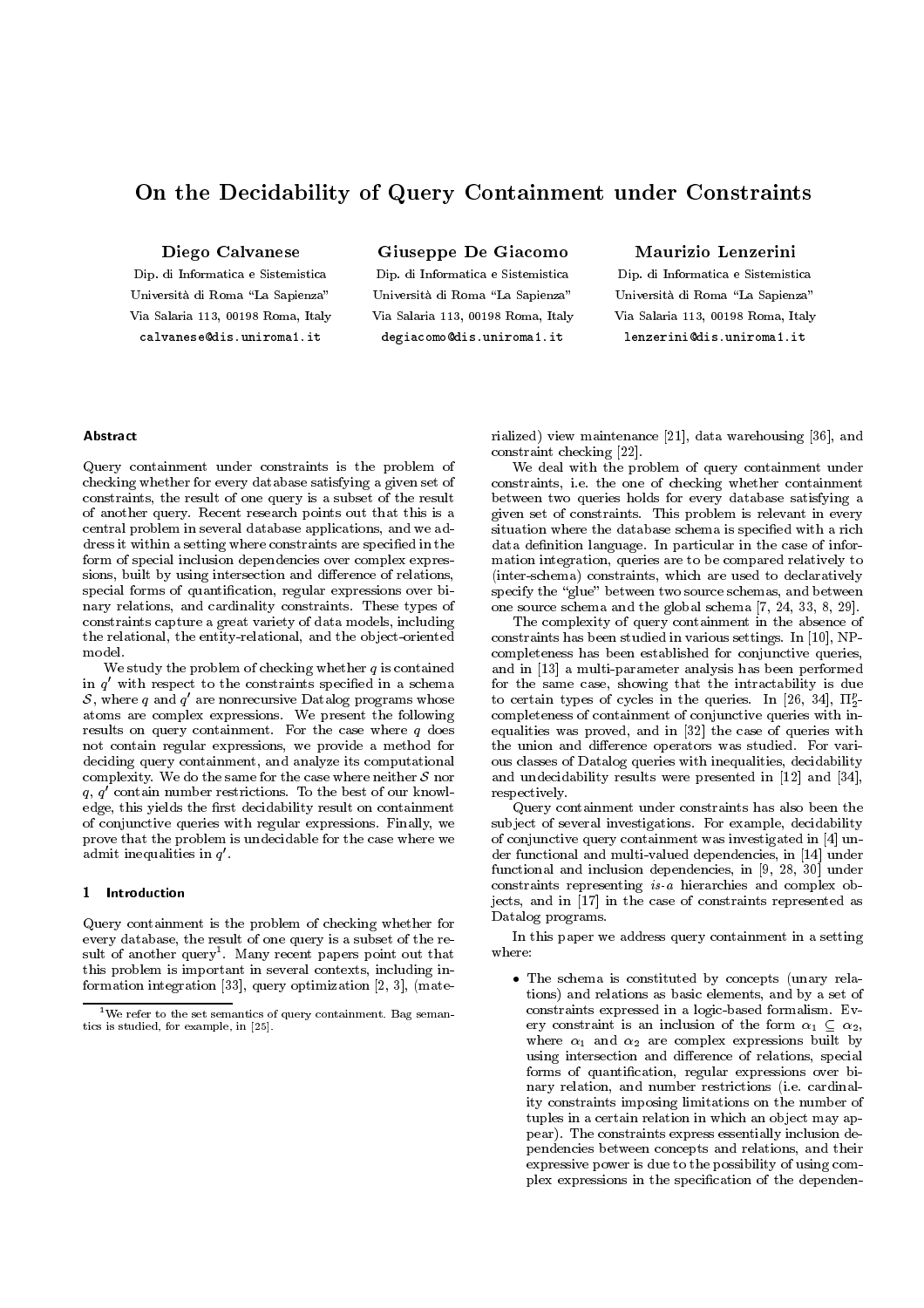cies. It can be shown that our formalism is able to capture a great variety of data models, including the relational, the entity-relational, and the object-oriented model, all extended with various forms of constraints.

 Queries are formed as disjunctions of conjunctive queries whose atoms are complex expressions, and therefore, can express non-recursive Datalog programs. Since complex expressions are the basic building blocks of queries, it is possible to specify queries whose atoms are regular expressions. Recent papers point out that this feature is important in modern query languages (see e.g. [1]).

We observe that, given the form of constraints and queries allowed in our approach, none of the previous re sults can be applied to get decidability/undecidability of query containment. We adopt a novel technique for addressing the problem, based on translating the schema and the queries into a particular Propositional Dynamic Logic (PDL) formula, and then checking the unsatisability of the formula. The technique is justied by the fact that reasoning about the schema itself (without the queries) is optimally done within the framework of PDL [16].

We present the following results on checking whether a query  $q$  is contained in another query  $q$  with respect to the constraints specific in a schema S:

- 1. For the case where  $q$  does not contain regular expressions, we provide a method for query containment, thus showing that the problem is decidable, and analyze its computational complexity.
- 2. We do the same for the case where neither S nor q, q'  $\frac{1}{2}$  contain number restrictions. To the best of our knowledge, this is the first decidability result on containment of conjunctive queries with regular expressions.
- 3. For the case where we allow inequalities in  $q$  , we prove  $\qquad \; \cup \;$ that the problem is undecidable, even for very simple schemas and queries.

The paper is organized as follows. In Section 2 we present the formalism used to express both the constraints in the schema, and the queries. In Section 3 we describe the logic community, which will be used for deciding query containment. In Sections 4, 5 and 6 we present the two decidability results, and the undecidability result, respectively. Finally, Section 7 concludes the paper.

## 2 Schemas and Queries in  $D \mathcal{L} \wedge \mathcal{R}$

We use the logical language  $D\mathcal{L}$   $\mathcal{L}$   $\mathcal{L}$   $\mathcal{L}$   $\mathcal{L}$   $\mathcal{L}$   $\mathcal{L}$   $\mathcal{L}$   $\mathcal{L}$   $\mathcal{L}$   $\mathcal{L}$   $\mathcal{L}$   $\mathcal{L}$   $\mathcal{L}$   $\mathcal{L}$   $\mathcal{L}$   $\mathcal{L}$   $\mathcal{L}$   $\mathcal{L}$   $\mathcal{L}$   $\mathcal{L}$   $\math$ specify database schemas and queries. The language is based on the relation the relation  $\mathcal{L}$  that a schema S definition sense that a schema S definition sense that a schema S definition sense that a schema S definition sense that a schema S definition sense that a schema S de scribes the properties of a set of relations, while a query for  $S$  denotes a relation that is supposed to be computed For  $\mathcal{S}$  denotes a relative term is supposed to be computed. in terms of a set of assertions on relations, which express the constraints that must be satisfied by every conforming

## 2.1 Schemas

The basic elements of  $D$ *LR*<sub>reg</sub> are concepts (unary relations), n-ary relations, and regular expressions built over

projections of relations on two of their components.<sup>2</sup>

We assume to deal with a finite set of atomic relations and concepts, denoted by  $P$  and  $A$  respectively. We use  $\mathbb{R}$  to denote arbitrary relations (of given arity between 2000) and  $n_{max}$ ), E to denote regular expressions, and C to denote arbitrary concepts, respectively built according to the following syntax

$$
\begin{array}{llll}\n\mathbf{R} &::= & \top_n & | & \mathbf{P} \mid (\$i/n:C) \mid \neg \mathbf{R} \mid \mathbf{R}_1 \sqcap \mathbf{R}_2 \\
E &::= & \varepsilon \mid \mathbf{R} |_{\$i,\$j} \mid E_1 \circ E_2 \mid E_1 \sqcup E_2 \mid E^* \\
C &::= & \top_1 \mid A \mid \neg C \mid C_1 \sqcap C_2 \mid \exists E.C \mid \\
&= & \exists [\$i]\mathbf{R} \mid (\leq k \, [\$i]\mathbf{R})\n\end{array}
$$

where  $i$  and  $j$  denote components of relations, i.e. integers between 1 and  $n_{max}$ , *n* denotes the arity of a relation, i.e. an integer between 2 and  $n_{max}$ , and k denotes a nonnegative integer.

Expressions of the form  $(\leq k \, [\$,i\mathbf{R})$  are called *number* restrictions. In what follows, we abbreviate :9E.:C with  $\forall E.C, \text{ and } (\frac{\$i}{n} : C) \text{ with } (\frac{\$i}{c} : C) \text{ when } n \text{ is clear from the }$ context. Also, we consider only concepts and relations that are well-typed, which means that

- $\bullet$  only relations of the same arity n are combined to form expressions of type  $\mathbb{P}^1$  urily normalized in the arity normal  $\mathbb{P}^1$ and
- $i \leq n$  whenever i denotes a component of a relation of arity n.

 $\mu$   $\mu$   $\mu$   $\sigma$  schema is constructed by a nime set of assertions, of the form

$$
\begin{array}{ccc}\n\mathbf{R}_1 & \sqsubseteq & \mathbf{R}_2 \\
C_1 & \sqsubseteq & C_2\n\end{array}
$$

where  $\mathbf{R}_1$  and  $\mathbf{R}_2$  are of the same arity.

The semantics of  $D\mathcal{L}/\mathcal{C}$  is specified through the notion of interpretation. An *interpretation*  $L = (\Delta^{-}, -)$  of a  $DLR_{reg}$  schema S and a set of constants C (to be used in queries) is constituted by an *interpretation domain*  $\Delta^{\mathcal{I}}$  and an interpretation function  $\cdot$  that assigns

- $\bullet$  to each constant c in C an element of  $\Delta^\mathcal{I}$  under the unique name assumption
- to each concept C a subset  $C^{\mathcal{I}}$  of  $\Delta^{\mathcal{I}}$
- to each regular expression E a subset  $E^-$  of  $\Delta^- \times \Delta^-$
- $\bullet$  to each relation  $\mathbf R$  of arity  $n$  a subset  $\mathbf R^+$  of  $(\Delta^+)^\sim$

such that the conditions in Figure 1 are satisfied. We observe that  $\top_1$  denotes the interpretation domain, while  $\top_n$ , for  $n > 1$ , does not denote the n-Cartesian product of the domain, but only a subset of it, that covers all relations of arity n. It follows, from this property, that the " $\neg$ " constructor on relations is used to express difference of relations, rather than complete than complete than complete the complete than complete than  $\mathbb{R}^n$ 

 $\mathbf{A}$  interpretation  $\mathbf{A}$  is satisfying and assertion  $\mathbf{A}$  is  $\mathbf{A}$  in  $\mathbf{A}$ (resp.  $C_1 \sqsubseteq C_2$ ) if  $\mathbf{R}_1 \sqsubseteq \mathbf{R}_2$  (resp.  $C_1 \sqsubseteq C_2$ ). An interpretation that satisfies all assertions in a schema  $\mathcal S$  is called a  $\Box$  and  $\Box$  is called a model of a schema  $S$  $\frac{1}{2}$  is the state of  $\frac{1}{2}$  is the schema S actually corresponds to a database conforming to  $S$ , i.e. a database satisfying all the constraints represented by  $\bullet$  .

<sup>2</sup>We could include in the logic also domains, i.e. sets of values suchas integer, string, etc.. However, for the sake of simplicity, we do notconsider this aspect in this work.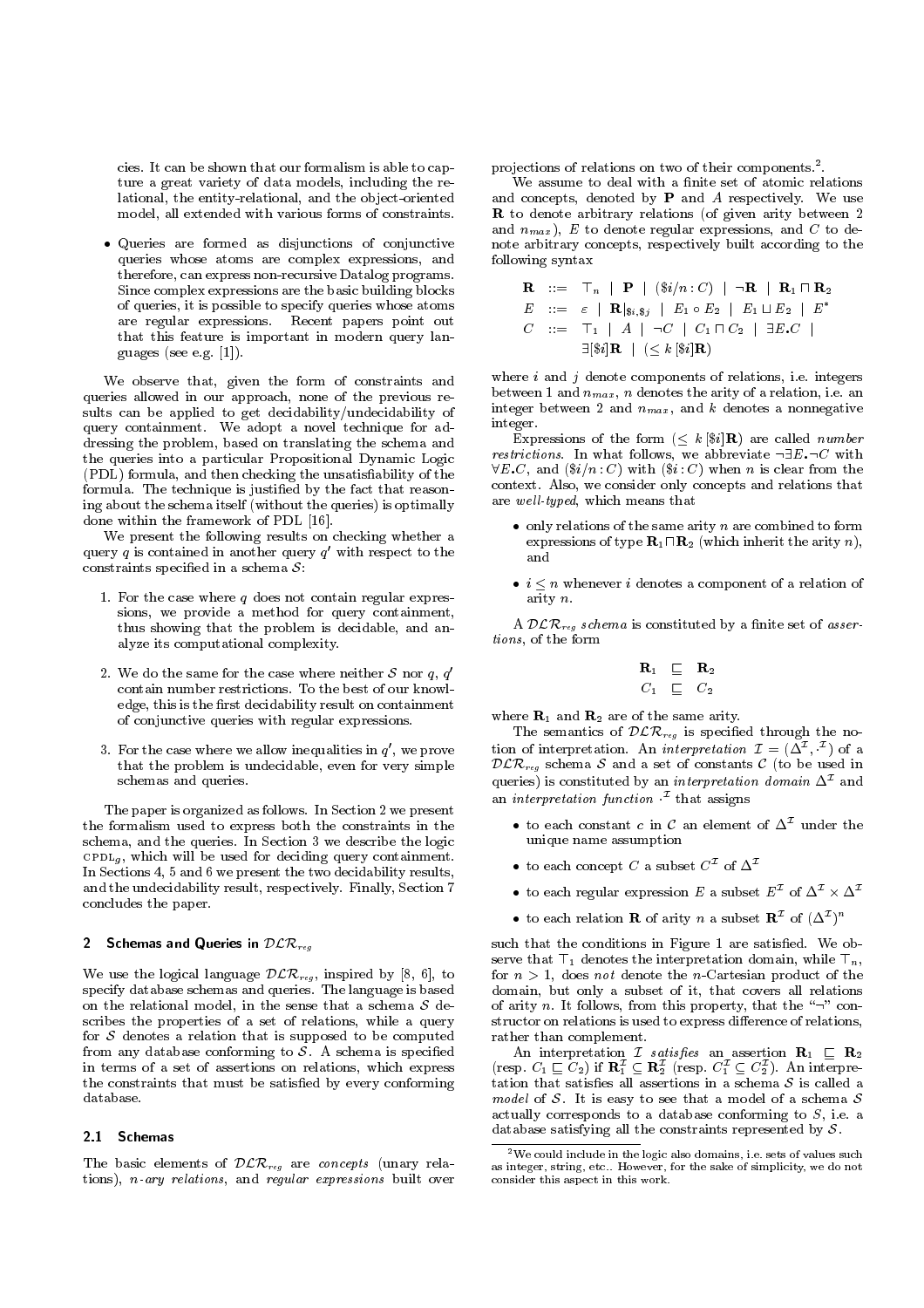>In (I )n P<sup>I</sup> >In (\$i=n : C)I <sup>=</sup> f(d1;:::;dn) 2 >In j di 2 <sup>C</sup><sup>I</sup> g (:R)I <sup>=</sup> >In n <sup>R</sup><sup>I</sup> (R1 u R2)I <sup>=</sup> RI \ <sup>R</sup><sup>I</sup> <sup>I</sup> <sup>=</sup> f(x; x) j <sup>x</sup> 2 <sup>I</sup> g (Rj\$i;\$j )I <sup>=</sup> f(xi ; xj ) j (x1;:::;xn) 2 <sup>R</sup><sup>I</sup> g (E1 E2)I <sup>=</sup> <sup>E</sup><sup>I</sup> <sup>E</sup><sup>I</sup> (E1 t E2)I <sup>=</sup> <sup>E</sup><sup>I</sup> [ <sup>E</sup><sup>I</sup> (E )I = (E<sup>I</sup> ) >I <sup>1</sup> <sup>=</sup> I (:C)I <sup>=</sup> I n <sup>C</sup><sup>I</sup> AI I (C1 u C2)I <sup>=</sup> <sup>C</sup><sup>I</sup> \ <sup>C</sup><sup>I</sup> (9E.C)I <sup>=</sup> fd 2 I j 9d <sup>0</sup> 2 <sup>C</sup><sup>I</sup> .(d; d0) 2 <sup>E</sup><sup>I</sup> g (9[\$i]R)I <sup>=</sup> fd 2 I j 9(d1;:::;dn) 2 RI .di <sup>=</sup> dg ( <sup>k</sup> [\$i]R)I <sup>=</sup> fd 2 I j #f(d1;:::;dn) 2 RI <sup>1</sup> j di <sup>=</sup> dg kg

 $F$  igure 1: Semantic rules for  $D$   $\mathcal{L}/\mathcal{C}$   $\mathcal{C}$   $q$  (1, R, R, R, and R $2$  have arity  $n$ )

It can be shown that  $D$ *LRreg* is able to capture a great  $\blacksquare$ variety of data models with many forms of constraints. For example, we obtain the entity-relationship model (including is-a relations on both entities and relations) in a straightfor ward way [6], and an object-oriented data model (extended with several types of constraints), by restricting the use of existential and universal quantifications in concept expressions, by restricting the attention to binary relations, and by eliminating negation, disjunction and regular expressions. Compared with the relational model, the following observa tions point out the kinds of constraints that can be expressed using  $D\sum_{reg}$ .

- Assertions directly express a special case of typed inclusion dependencies, namely the one where no projection of relations is used.
- Unary inclusion dependencies are easily expressible by means of the  $\exists [\$2]$ **P** construct. For example,  $\exists [\$2] \mathbf{P}_1 \sqsubseteq \exists [\$3] \mathbf{P}_2$  is a unary inclusion dependency between attribute 2 of  $P_1$  and attribute 3 of  $P_2$ .
- Existence and exclusion dependencies are expressible by means of  $\exists$  and  $\neg$ , respectively, whereas a limited  $\tilde{f}$  form of functional dependencies can be expressed by means of  $(\leq 1 [\$i] \mathbf{R})$ . For example,  $\top_1 \sqsubseteq (\leq 1 [\$i] \mathbf{P})$ specifies that attribute  $i$  functionally determines all other attributes of P.
- The possibility of constructing complex expressions provides a special form of view definition. Indeed, the  $t_{\text{m}}$  assertions  $\text{F} \equiv \text{F}$ ,  $\text{F} \equiv \text{F}$ ,  $\text{m}$  and  $\text{F} \equiv \text{F}$ plex expression) is a view definition for  $P$ . Notably, views can be freely used in assertions (even with cyclic references), and, therefore, all the above discussed constraints can be imposed not only on atomic relations, but also on views. These features make our logic particularly suited for expressing inter-schema relationships in the context of information integration [7], where it is crucial to be able to state that a certain concept of a schema corresponds (by means of inclusion or equivalence) to a view in another schema.
- Finally, regular expressions can be protably used to represent in the schema inductively defined structures such as sequences and lists, imposing complex conditions on them.

One of the distinguishing features of  $D$  $D_{reg}$  is that it is equipped with a method for checking logical implication.

Indeed, the method described in [6] allows one to verify in EXPTIME whether a given assertion is satisfied in every model of a schema.

It follows from EXPTIME-hardness of satisfiability in PDL and from the fact that any PDL formula can be expressed as a  $D \mathcal{L} \mathcal{N}$ reg concept, that logical implication in  $\mathcal{DLR}_{reg}$  is EXPTIME-hard. This holds even in the case where the schema does not contain regular expressions. Indeed, the formulas used in the EXPTIME-hardness proof of satisfiability in PDL [20], can be expressed as assertions in  $DLR_{\text{reg}}$  not involving regular expressions.

We point out that  $D$ *LR* $_{reg}$  supports only special forms of functional and inclusion dependencies. Hence the undecidability result of implication for (general) functional and inclusion dependencies taken together, shown independently in [31, 11], does not apply.

## 2.2 Queries

 $\Lambda$  query q for a  $D$  $\mathcal{L}/\mathcal{N}$   $reg$  schema is a non-recursive Datalog query, written in the form:

$$
q(\vec{\mathbf{x}}) \leftarrow \text{ body}_1(\vec{\mathbf{x}}, \vec{\mathbf{y}}_1, \vec{\mathbf{c}}_1) \vee \cdots \vee \text{ body}_m(\vec{\mathbf{x}}, \vec{\mathbf{y}}_m, \vec{\mathbf{c}}_m)
$$

where each  $body_i(\vec{x}, \vec{y}_i, \vec{c}_i)$  is a conjunction of atoms, and  $\vec{x}$   $\vec{v}_i$  (resp.  $\vec{c}_i$ ) are all the variables (resp. constants) and ~x; ~yi (resp. ~ci) are all the variables (resp. constants) appearing in the conjunct. Each atom has one of the forms  $\mathbf{R}(\vec{t}), C(t),$  or  $E(t,t'),$  where

- $\bullet$  t,  $t,$  and  $t$  are constants or variables in  ${\bf x}, {\bf y}_i, {\bf c}_i$
- $\bullet$  R, C, and E are relations, concepts, and regular expressions over  $S$ .

The number of variables of  $\vec{x}$  is called the *arity* of q, i.e. the arity of the relation denoted by the query q.

We observe that the atoms in the queries are arbitrary  $DLR_{reg}$  relations and concepts, freely used in the assertions of the schema. This distinguishes our approach with respect to [18, 28], where no constraints can be expressed in the schema on the relations that appear in the queries.

 $\Gamma$  interpretation I of a schema S, a schema S, a schema S, a schema S, a schema S, a schema S, a query q for S, a  $\pi$ of arity *n* is interpreted as the set  $q^{\mathcal{I}}$  of *n*-tuples  $(o_1,\ldots,o_n)$ , with each  $o_i \in \Delta$  , such that, when substituting each  $o_i$  for xi , the formula is the formula in the formula in the formula in the formula in the formula in the formula in the formula in the formula in the formula in the formula in the formula in the formula in the formula in the for

$$
\exists \vec{\mathbf{y}}_1.\text{body}_1(\vec{\mathbf{x}}, \vec{\mathbf{y}}_1, \vec{\mathbf{c}}_1) \lor \cdots \lor \exists \vec{\mathbf{y}}_m.\text{body}_m(\vec{\mathbf{x}}, \vec{\mathbf{y}}_m, \vec{\mathbf{c}}_m)
$$

ates to true in  $\mathcal{I}$ .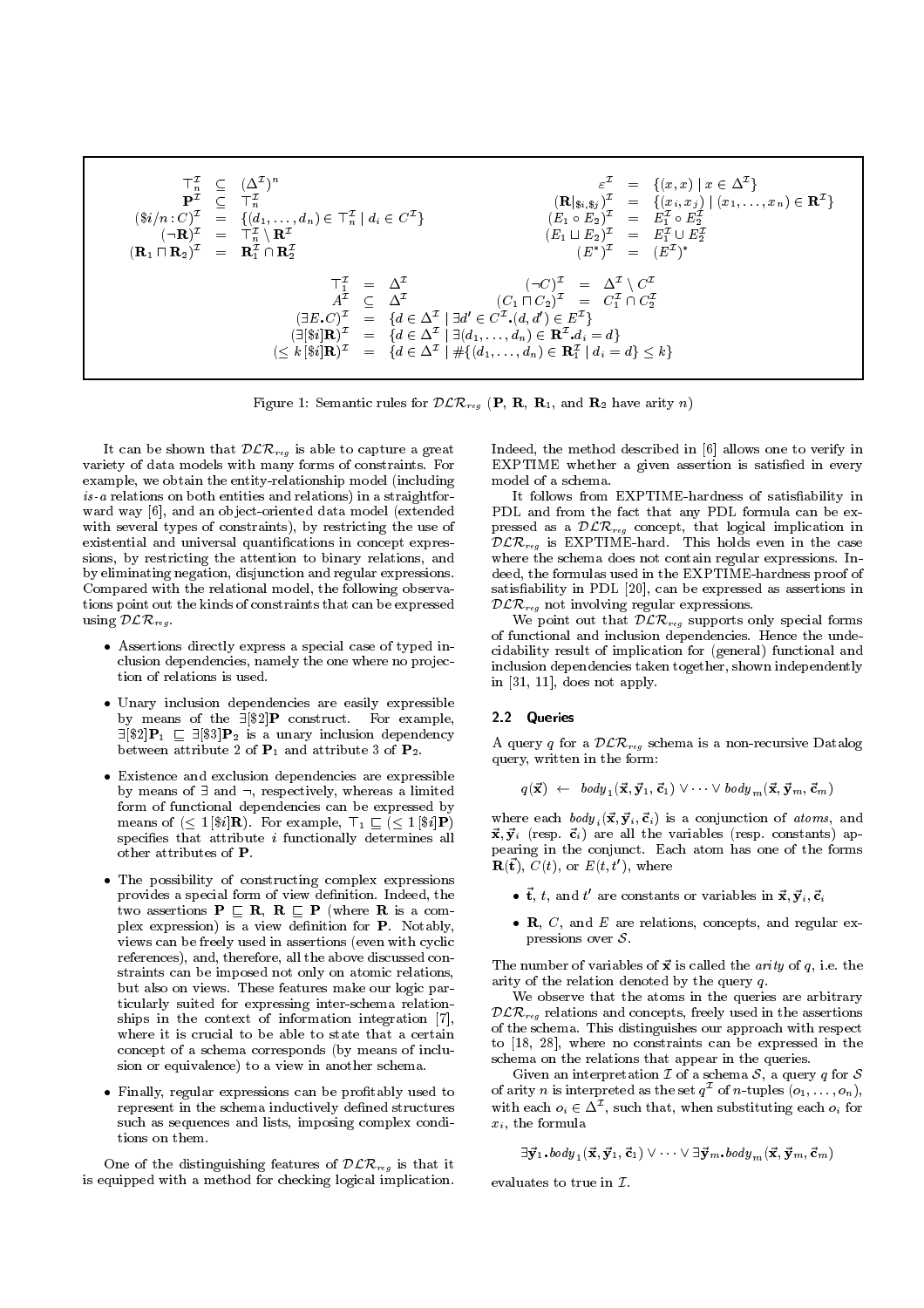If q and q are two queries (of the same arity) for  $\delta$ , we  $1$ say that q is contained in q wrt  $\mathcal{S},$  denoted  $\mathcal{S} \models q \subseteq q$  , if  $\overline{q}^{\mathcal{I}} \subseteq q^{\mathcal{I}}$  for every model  $\mathcal{I}$  of  $\mathcal{S}$ . Given a  $\mathcal{DLR}_{reg}$  schema  $\mathcal{S}$  or the proposed  $\mathcal{I}$  of  $\mathcal{S}$ . Given a  $\mathcal{DLR}_{reg}$  schema  $\mathcal{S}$  or the proposed of  $\mathcal{S}$ . and two queries for  $S$ 

$$
q(\vec{\mathbf{x}}) \leftarrow \text{body}_1(\vec{\mathbf{x}}, \vec{\mathbf{y}}_1, \vec{\mathbf{c}}_1) \vee \cdots \vee \text{body}_m(\vec{\mathbf{x}}, \vec{\mathbf{y}}_m, \vec{\mathbf{c}}_m) q'(\vec{\mathbf{x}}) \leftarrow \text{body}_1'(\vec{\mathbf{x}}, \vec{\mathbf{y}}_1', \vec{\mathbf{c}}_1') \vee \cdots \vee \text{body}_{m'}'(\vec{\mathbf{x}}, \vec{\mathbf{y}}_{m'}', \vec{\mathbf{c}}_{m'}')
$$

 $q(\mathbf{x}) \leftarrow \text{body}_1(\mathbf{x}, \mathbf{y}_1, \mathbf{c}_1) \vee \cdots \vee \text{body}_{m'}(\mathbf{x}, \mathbf{y}_{m'}, \mathbf{c}_{m'})$  role<br>we have that  $S \models q \subseteq q'$  iff there is no model  $\mathcal{I}$  of  $S$  ber is such that, when substituting suitable objects in  $\Delta^-$  for  $\hspace{0.2cm}$  $\vec{x}, \vec{y}_1,\ldots \vec{y}_m$ , the formula

$$
\begin{array}{l}(\,body\,_{1}(\vec{\mathbf{x}},\vec{\mathbf{y}}_{1},\vec{\mathbf{c}}_{1})\vee\cdots\vee\,body\,_{m}(\vec{\mathbf{x}},\vec{\mathbf{y}}_{m},\vec{\mathbf{c}}_{m}))\wedge\\ \neg\exists\vec{\mathbf{z}}_{1}.body'_{1}(\vec{\mathbf{x}},\vec{\mathbf{z}}_{1},\vec{\mathbf{c}}'_{1})\wedge\cdots\wedge\neg\exists\vec{\mathbf{z}}_{m'}.\,body'_{m'}(\vec{\mathbf{x}},\vec{\mathbf{z}}_{m'} ,\vec{\mathbf{c}}'_{m'})\end{array}
$$

 $-\exists \vec{z}_1.\textit{body}_1'(\vec{x}, \vec{z}_1, \vec{c}_1') \land \cdots \land \neg \exists \vec{z}_{m'}, \textit{body}'_{m'}(\vec{x}, \vec{z}_{m'}, \vec{c}'_{m'})$  for evaluates to true in  $\mathcal{I}$ . In other words,  $S \models q \subseteq q'$  iff there qualities to model of  $S$  that makes the formula It makes the formula<br> $\cdots \vee badu$  ( $\vec{a}$ ,  $\vec{b}$ <sub>m</sub>,  $\vec{c}$ <sub>m</sub>))  $\wedge$ 

$$
\begin{array}{l}(\text{body}_1(\vec{a}, \vec{b}_1, \vec{c}_1) \vee \cdots \vee \text{body}_m(\vec{a}, \vec{b}_m, \vec{c}_m)) \wedge \\ \neg \exists \vec{z}_1.\text{body}_1'(\vec{a}, \vec{z}_1, \vec{c}_1) \wedge \cdots \wedge \neg \exists \vec{z}_{m'}.\text{body}_{m'}'(\vec{a}, \vec{z}_{m'}, \vec{c}_{m'})\end{array}
$$

 $\exists \mathbf{z}_1.\textit{body}_1(\mathbf{a}, \mathbf{z}_1, \mathbf{c}_1) \wedge \cdots \wedge \neg \exists \mathbf{z}_{m'}.\textit{body}_{m'}(\mathbf{a}, \mathbf{z}_{m'}, \mathbf{c}_{m'})$ <br>true, where  $\vec{\mathbf{a}}, \ \vec{\mathbf{b}}_1, \ldots, \vec{\mathbf{b}}_m$  are Skolem constants, i.e. constants not appearing elsewhere for which the unique name assumption does not hold.

The query containment problem is the one of checking whether  $\delta \vDash q \subseteq q$  , where  $\delta, q, q$  are given as input. A special case of query containment is query satisfiability, which amounts to verify whether a given query is interpreted as the empty set in every model of the schema (note that

We observe that, since logical implication in  $\mathcal{D}\mathcal{L}$ <br>already EXPTIME, complete, query containment in time is EXPTIME bard avan in the case where neither We observe that, since logical implication in  $D\mathcal{L}N_{reg}$  is already EXPTIME-complete, query containment in our setting is EXPTIME-hard, even in the case where neither the schema nor the queries contain regular expressions.

## 2.3 Example

Consider an application where the departments of a given company can be controlled by other departments, and sold to companies. Every department is controlled by at most one department, and by at least one main department, possibly indirectly. A main department is not controlled by any department. If a main department is sold, then all the departments controlled by it are also sold. Finally, if a department is sold, then all the department that, directly or indirectly, controls it are also sold.

The basic concepts and relations are shown in Figure 2 in the form of an entity-relationship diagram. The specification of the application in  $D$   $\mathcal{L}_\text{reg}$  makes use of the concepts  $\mathcal{L}_\text{reg}$ , MainDept, Money, Company, and the relations CONTROLS, SOLD. In particular, CONTROLS $(x, y)$  means that department x has control over department y, and  $SOLD(x, y, z)$  means that department  $x$  has been sold to company  $y$  at price  $z$ . The schema S is constituted by the following assertions:  $\sigma$ 

|                          | SOLD $\Box$ (\$1:Dept) $\Box$ (\$2:Company) $\Box$                                                                              |            |
|--------------------------|---------------------------------------------------------------------------------------------------------------------------------|------------|
|                          | $(\$3:$ Money)                                                                                                                  | φ          |
| CONTROLS                 | $\Box$ (\$1:Dept) $\Box$ (\$2:Dept)                                                                                             | r          |
| Dept                     | $\Box$ $(\leq 1 \, [\$2]$ CONTROLS) $\Box$<br>$\exists$ (CONTROLS $ _{\$2.\$1})^*$ .MainDept                                    | Тh         |
| MainDept                 | $\Box$ Dept $\Box$ $\neg \exists$ [\$2] CONTROLS                                                                                |            |
| MainDept $\Box$ \$1 SOLD | $\Box$ $\forall$ (CONTROLS $ _{\$1.\$2})^*.\exists$ [\$1]SOLD                                                                   | Κr<br>an   |
|                          | Dept $\Box$ $\exists$ $\parallel$ \$1 SOLD $\Box$ $\exists$ (CONTROLS $ _{32.31}$ )*.<br>$(MainDepth \sqcap \exists [\$1]SOLD)$ | rel<br>bel |
|                          |                                                                                                                                 |            |

The first two assertions are used to specify the types of the attributes of the relations.

The third and the fourth assertions specify the basic properties of Dept and MainDept. It is easy to see that such assertions in all the models of  $\mathbb{F}_{q}$  the models of S, the set  $\mathbb{F}_{q}$  the set  $S$ of CONTROLS links starting from an instance  $m$  of MainDept form a tree (which we call CONTROLS-tree) with root  $m$ . The role of the transitive closure (CONTROLS $|_{32,31}$ )<sup>\*</sup> and the number restrictions is crucial for correctly representing the above property in the schema.

Finally, the last two assertions, each one stating inclusions between views, specify the company policy for selling departments. Note again the use of the transitive closure for this purpose.

We now consider two  $\mathbf{1}$  the schema S. The schema S. The schema S. The schema S. The schema S. The schema S. The schema S. The schema S. The schema S. The schema S. The schema S. The schema S. The schema S. The schema query, called  $q$  is used to retrieve all the pairs of departments that are controlled by the same department and that comprise at least one sold department. The second query, called q, retrieves all the pair  $(x, y)$  of departments such that  $x$ has been sold, and  $y$  belong to the same CONTROLS-tree of  $x$ . The queries  $q$  and  $q$  are defined as follows:

$$
\begin{array}{rcl} q(x,y) &\leftarrow & \texttt{CONTROLS}(z_1,x) \wedge \texttt{CONTROLS}(z_1,y) \wedge \\ & \texttt{SOLD}(y,z_2,z_3) \\ q'(x,y) &\leftarrow & \texttt{Depth}(x) \wedge \texttt{SOLD}(x,z_1,z_2) \wedge \\ & (\texttt{CONTROLS}|_{\$1,\$2} \sqcup \texttt{CONTROLS}|_{\$2,\$1})^*(x,y) \end{array}
$$

that the regular expression (CONTROLS $|s_{2,81} \circ \text{CONTROLS}|s_{1,82} \rangle$ <br>is "contained" in the regular expression (CONTROLS $|s_{1,82} \cup$ <br>CONTROLS $|s_{2,82} \rangle$ " and from the notion of CONTROLS-tree as . Inis follows from the fact that the regular expression (CONTROLS $|_{2,2,3,1}$   $\circ$  CONTROLS $|_{3,1,3,2}$ ) CONTROLS $|_{\$2,\$1}$ ), and from the notion of CONTROLS-tree as

Also, if we add to  $q(x, y)$  the condition that department  $y$  is not sold, we obtain the query

$$
q''(x,y) \leftarrow \text{Depth}(x) \land \text{SOLD}(x, z_1, z_2) \land \neg \text{SOLD}(y, w_1, w_2) \land \\ (\text{CONTROLS}|_{\$1, \$2} \sqcup \text{CONTROLS}|_{\$2, \$1})^*(x,y)
$$

which is unsatisfiable.

## 3 The Propositional Dynamic Logic CPDL<sub>g</sub>

Propositional Dynamic Logics are specic modal logics originally proposed as a formal system for reasoning about computer program schemas [20]. Since then PDLs have been studied extensively and extended in several ways (see e.g. [27] for a survey).

Here, we make use of  $\text{CPDL}_q$  (studied in [16] in the context of description logics), which is an extension of Converse PDL [27] with graded modalities [19]. The syntax of  $\text{CPDL}_q$ is as follows (A denotes an *atomic formula*,  $\phi$  an arbitrary formula, p an atomic program, and r an arbitrary program):

$$
\begin{array}{lll}\n\phi & ::= & A \mid \neg \phi \mid \phi_1 \wedge \phi_2 \mid \langle r \rangle \phi \mid [p] \leq_k \phi \mid [p^-] \leq_k \phi \\
r & ::= & p \mid r_1; r_2 \mid r_1 \cup r_2 \mid r^* \mid \phi? \mid r^-\n\end{array}
$$

The abbreviation [r] is used for :hri:.

As usual for PDLs, the semantics of  $\text{CPDL}_q$  is based on Kripke structures  $\mathcal{M} = (S, \mathcal{M})$ , where S is a set of states and  $\cdots$  formulae as subsets of S and programs as binary relations over S. The semantics of each construct is reported below: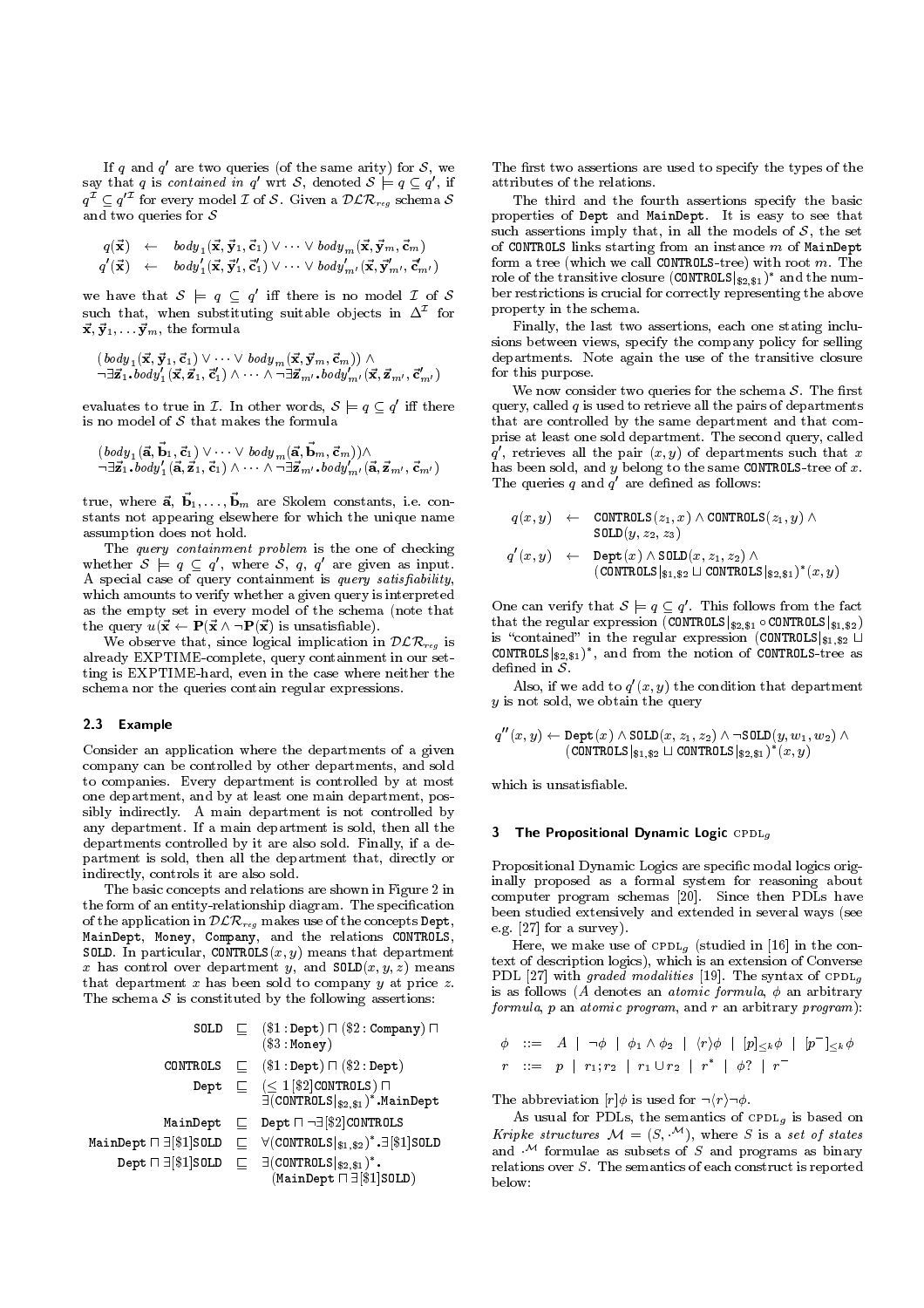

Figure 2: The entity-relationship diagram for the example in Section 2.3

$$
A^{\mathcal{M}} \subseteq S \qquad \Phi_{S}
$$
\n
$$
(\phi_{1} \wedge \phi_{2})^{\mathcal{M}} = S \wedge \phi^{\mathcal{M}} \qquad \text{use}
$$
\n
$$
(\langle r \rangle \phi)^{\mathcal{M}} = \{s \mid \exists s'.(s, s') \in r^{\mathcal{M}} \wedge s' \in \phi^{\mathcal{M}}\} \qquad \text{grad}
$$
\n
$$
([p]_{\leq k} \phi)^{\mathcal{M}} = \{s \mid \#\{s' \mid (s, s') \in p^{\mathcal{M}} \wedge s' \in \phi^{\mathcal{M}}\} \leq k\} \qquad \text{where}
$$
\n
$$
([p^{-}]_{\leq k} \phi)^{\mathcal{M}} = \{s \mid \#\{s' \mid (s', s) \in p^{\mathcal{M}} \wedge s' \in \phi^{\mathcal{M}}\} \leq k\} \qquad \text{see}
$$
\n
$$
p^{\mathcal{M}} \subseteq S \times S \qquad \text{that}
$$
\n
$$
(r_{1} \cup r_{2})^{\mathcal{M}} = r_{1}^{\mathcal{M}} \circ r_{2}^{\mathcal{M}} \qquad \text{in}
$$
\n
$$
(r^{*})^{\mathcal{M}} = r_{1}^{\mathcal{M}} \cup r_{2}^{\mathcal{M}} \qquad \text{in}
$$
\n
$$
(\phi^{2})^{\mathcal{M}} = \{(s, s) \mid s \in \phi^{\mathcal{M}}\} \qquad [U]
$$
\n
$$
(p^{-})^{\mathcal{M}} = \{(s, s') \mid (s', s) \in r^{\mathcal{M}}\} \qquad [U]
$$

It can be shown that cpdlg has typical properties of PDLs, in particular the connected-model property (if a for mula has a model, then it has one that is connected when viewing it as a graph), the tree-model property (if a formula has a model, then it has one that is a tree when viewing it as an undirected graph), and  $EXPTIME\, decidability$  of checking satisfiability of a formula (with the assumption that numbers in graded modalities are represented in unary) [16].

#### $\Delta$ Queries without Regular Expressions

In this section we study the problem of deciding whether  $\mathcal{S} \vDash q \subseteq q$  , in the case where q does not contain regular and  $q$ expressions, i.e. atoms of the form  $E(t, t')$ . Note that the example in Section 2 falls into this case.

Our aim is to reduce query containment to a problem  $\sim$  0.000  $\sim$  0.000  $\sim$   $\sim$  0.000  $\sim$   $\sim$   $\sim$  0.000  $\sim$  0.000  $\sim$  0.000  $\sim$  0.000  $\sim$  0.000  $\sim$  0.000  $\sim$  0.000  $\sim$  0.000  $\sim$  0.000  $\sim$  0.000  $\sim$  0.000  $\sim$  0.000  $\sim$  0.000  $\sim$  0.000  $\sim$  0.000  $\sim$  0.0 a community formula starting from an instance of the query starting from an instance of the query of the query containment problem. More precisely, if we have to check

$$
\begin{array}{l}(\text{body}_1(\vec{a}, \vec{b}_1, \vec{c}_1) \vee \cdots \vee \text{body}_m(\vec{a}, \vec{b}_m, \vec{c}_m)) \wedge \\ \neg \exists \vec{z}_1.\text{body}_1'(\vec{a}, \vec{z}_1, \vec{c}_1) \wedge \cdots \wedge \neg \exists \vec{z}_{m'}.\text{body}_{m'}'(\vec{a}, \vec{z}_{m'}, \vec{c}_{m'})\end{array}
$$

 $\begin{array}{lll} \neg \exists \mathbf{z}_1.\textit{coay}_1(\mathbf{a}, \mathbf{z}_1, \mathbf{c}_1) \wedge \cdots \wedge \neg \exists \mathbf{z}_{m'}. \textit{coay}_{m'}(\mathbf{a}, \mathbf{z}_{m'}, \mathbf{c}_{m'}) & \text{pres} \\ \text{true, where } \vec{\mathbf{a}}, \ \vec{\mathbf{b}}_1, \dots, \vec{\mathbf{b}}_m \text{ are Skolem constants, we check} & \text{for:} \end{array}$ the unsatisfiability of the  $\texttt{CPDL}_q$  formula

$$
\Phi = \Phi_{\mathcal{S}} \wedge (\bigvee_{j=1}^{m} \Phi_{\text{body}_j}) \wedge (\bigwedge_{j=1}^{m'} \Phi_{\text{body}'_j}) \wedge \Phi_{\text{aux}},
$$

constructed as described below.

## $\Phi_{\mathcal{S}}$ : encoding of  $\mathcal S$

S is the translation of S into a cpdlg formula, and makes use of the mapping  $\sigma(\cdot)$  from  $\mathcal{DLR}_{reg}$  expressions to CPDL<sub>g</sub> formulae dened in Figure 3.We denote with U the program (*create*  $\cup f_1 \cup \cdots \cup f_{n_{max}} \cup create \cup f_1 \cup \cdots \cup f_{n_{max}}$ ),<br>where *create*,  $f_1, \ldots, f_{n_{max}}$  are all atomic programs used in<br> $\Phi$ . Due to the connected-model property of CPDL<sub>g</sub>, U rep-<br>resents the universal accessibility where  $f$  is far atomic programs used in the atomic problem in the programs used in the  $f$ . Due to the connected-model property of connecting ,  $\mathcal{L} = \mathcal{L} = \mathcal{L} = \mathcal{L}$ resents the universal accessibility relation. Therefore, for a given interpretation,  $[U]\phi$  expresses that  $\phi$  holds in every state, and  $\langle U \rangle \phi$  expresses that  $\phi$  holds in some state.<br>  $\Phi_{\mathcal{S}}$  is the conjunction of  $\sigma(S)$ , for all assertions  $S \in \mathcal{S}$ ,

S is the conjoined to the following formulae:<br> $[(T_1 \vee \cdots \vee T_{n_{max}})]$ in turn conjoined to the following formulae:

$$
[U](\top_1 \vee \cdots \vee \top_{n_{max}})
$$
  
\n
$$
[U]([f_i] \leq 1\top)
$$
 for each  $i \in \{1, ..., n_{max}\}$   
\n
$$
[U]([f_i] \perp \supset [f_{i+1}] \perp)
$$
 for each  $i \in \{1, ..., n_{max}\}$   
\n
$$
[U](\top_n \equiv \langle f_1 \rangle \top_1 \wedge \cdots \wedge \langle f_n \rangle \top_1 \wedge [f_{n+1}] \perp)
$$
  
\nfor each  $n \in \{2, ..., n_{max}\}$   
\n
$$
[U](\mathbf{P} \supset \top_n)
$$
 for each atomic relation **P** of arity *n*  
\n
$$
[U](A \supset \top_1)
$$
 for each atomic concept *A*

Intuitively,  $\Phi_{\mathcal{S}}$  makes use of *reification* of *n*-ary relations, i.e. a tuple in a model of S is represented in a model of S is represented in a model of S is represented in a model of S is represented in a model of S is represented in a model of S is represented in a model of S is rep by a state having one functional link fi for each tuple component \$i.

## $\mathbf{v}_{\textit{body}_j}$ : encouing of each  $\textit{way}_j$  (a, bj, cj)

j

For each  $j \in \{1,\ldots,m\}$ , the encoding  $\Psi_{body}$  of  $\partial_{\alpha} u_{j}(\mathbf{a}, \mathbf{b}_{j}, \mathbf{c}_{j})$  makes use of special atomic propositions,  $\cdot$ called name-formulae whose distinguishing properties are specified by  $\Phi_{aux}$  (see later). Specifically, one name-formula  $\alpha$  is introduced for each term  $\iota$  in  $a, b_1, c_1$ , and one nameformula  $N_{\vec{\textbf{t}}}$  for each tuple  $\vec{\textbf{t}}$  such that for some  $\textbf{R}, ~\textbf{R}(\vec{\textbf{t}})$ appears in  $\mathit{bowy}_j(\mathbf{a}, \mathbf{b}_j, \mathbf{c}_j)$ . A name-formula assigns a name to a term t (resp. tuple  $\vec{t}$ ), which allows for identifying in a model certain states which correspond to  $t$  (resp. reified counterpart of  $\vec{t}$ ). The distinguishing properties of nameformulae guarantee that these states share some crucial properties that allow us to isolate a single state as a rep resentative of t (resp.  $\vec{t}$ ).

The formula  $\Psi_{body}$  is the conjunction of the following jformulae:

• for each  $\mathbf{R}(\vec{t})$  in  $body_j({\vec{a}}, {\vec{b}}_j, {\vec{c}}_j )$ 

 $\mathbf{U}^{\infty}$   $\mathbf{U}^{\infty}$  to  $\mathbf{E}$  (R)  $\mathbf{V}^{\infty}$  (R)) (R) (R)) (R)

• for each  $C(t)$  in body,  $({\vec a},{\vec b}_j,{\vec c}_j)$ 

 $\Box$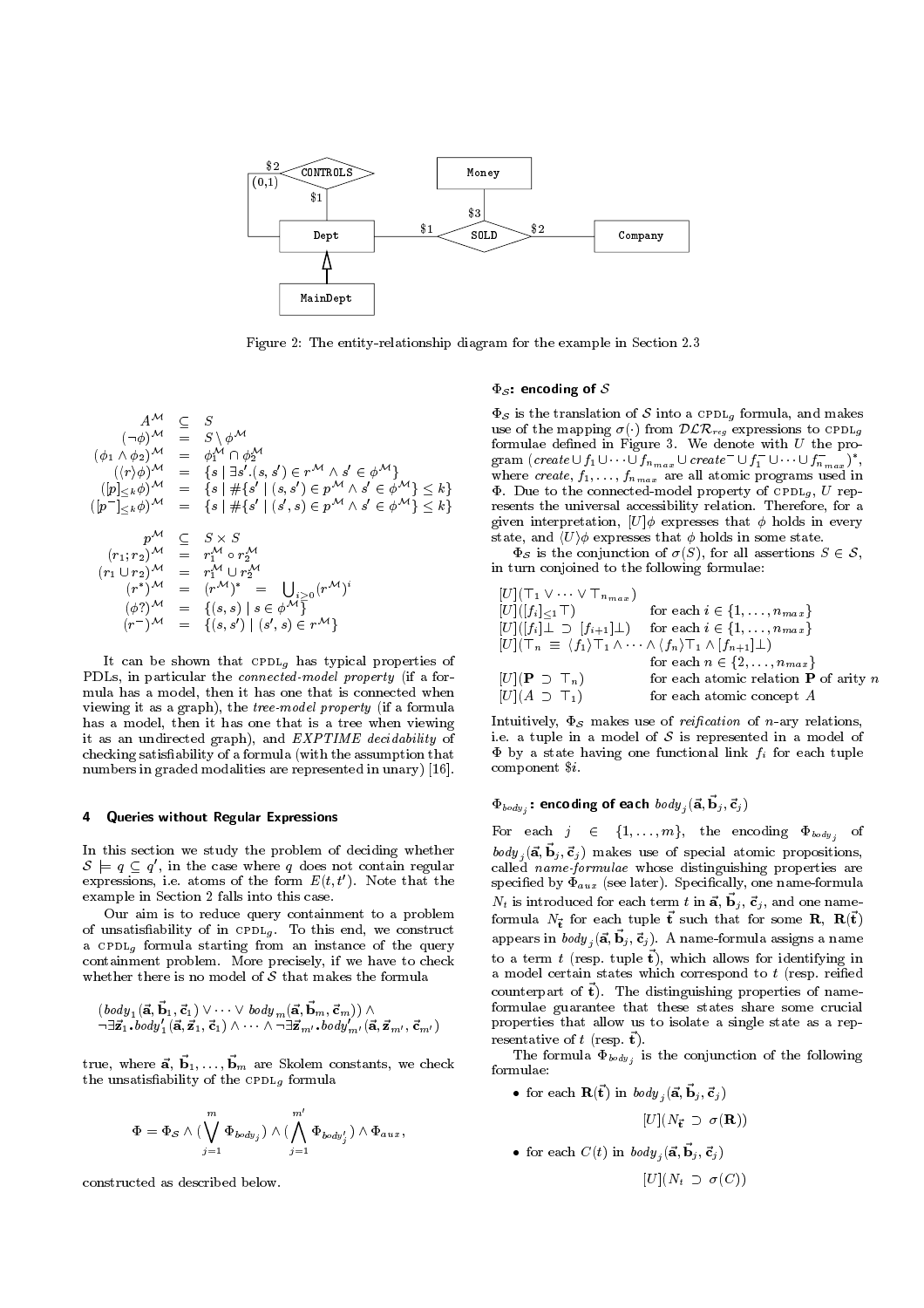$$
\begin{array}{rcl}\n\sigma(\top_n) & = & \top_n & \sigma(\top_1) & = & \top_1 \\
\sigma(\mathbf{P}) & = & \mathbf{P} & \sigma(A) & = & A \\
\sigma((i/n:C)) & = & \top_n \wedge [f_i]\sigma(C) & \sigma(\neg R) & = & \top_1 \wedge \neg \sigma(C) \\
\sigma(\neg R) & = & \top_n \wedge \neg \sigma(R) & \sigma(C_1 \sqcap C_2) & = & \sigma(C_1) \wedge \sigma(C_2) \\
\sigma(R_1 \sqcap R_2) & = & \sigma(R_1) \wedge \sigma(R_2) & \sigma(\exists E.C) & = & \sigma(C_1) \wedge \sigma(C_2) \\
\sigma(R|s_i,s_j) & = & f_i^{\neg} \sigma(R)\wedge \sigma(R_2) & \sigma(\exists E.C) & = & \langle f_i^{\neg} \rangle \sigma(R) \\
\sigma(E_1 \sqcup E_2) & = & \sigma(E_1); \sigma(E_2) & \sigma((\le k \,|\$i]R) & = & [f_i^{\neg}]\leq k\sigma(R) \\
\sigma(E_1 \sqcup E_2) & = & \sigma(E_1) \cup \sigma(E_2) & \sigma(C_1 \sqsubseteq C_2) & = & [U](\sigma(C_1) \supset \sigma(C_2)) \\
\sigma(E^*) & = & \sigma(E)^* & \sigma(R_1 \sqsubseteq R_2) & = & [U](\sigma(R_1) \supset \sigma(R_2))\n\end{array}
$$

Figure 3: Mapping  $\sigma(\cdot)$  from  $\mathcal{DLR}_{reg}$  to CPDL<sub>g</sub>

• for each  $N_{\vec{t}}$  with  $\vec{t} = (t_1,\ldots,t_n)$ 

$$
[U](N_{\vec{t}} \equiv \langle f_1 \rangle N_{t_1} \wedge \cdots \wedge \langle f_n \rangle N_{t_n} \wedge [f_{n+1}] \perp)
$$
  
If for each  $N_{t_i}$ 

and for each  $N_t$ .

 $[U](N_{t_i} \supset (f_i)N_{\vec{t}})$  a  $i/N_{\vec{t}}$  and  $[U](N_{t_i} \supset [f_i] \leq 1/N_{\vec{t}})$ 

Intuitively,  $\mathbf{\Psi}_{body\,j}$  expresses the relationships between  $t$  terms in  $\omega a y_j(a, b_j, c_j)$  by using reincation and nameformulae

## $\Phi_{\textit{body}'_j}$ : encoding of each  $\neg \exists \mathbf{z}_j.\textit{coay}_j(\mathbf{a},\mathbf{z}_j, \mathbf{c}_j )$

 ${\rm For\ \ \ \ }$  each  $j\quad \ \in\quad \ \ \{1,\ldots,m\ \},\quad \ \ \Phi_{\textit{body}'_j}\quad \ \, {\rm en}$  encodes  $\neg \exists \vec{z}_j \cdot \text{body}'_i({\bf \vec{a}}, {\bf \vec{z}}_j, {\bf \vec{c}}_j)$  by making use of a special graph, called  $tuple\ graph$ , which intuitively reflects the dependencies between variables and tuples resulting from the appearance of the variables in the atoms". A tuple-graph is a directed graph with nodes labeled by  $\text{CPDL}_q$  formulae and edges labeled by  $\texttt{CPDL}_q$  programs, formed as follows:

- There is one node t for each term t in  $\vec{a}$ ,  $\vec{z}_j$ ,  $\vec{c}_j$ , and one node  $\vec{t}$  for each  $\vec{t}$  such that  $\mathbf{R}(\vec{t})$  appears in  $\neg \exists \vec{z}_j \cdot body'_j (\vec{\mathbf{a}}, \vec{\mathbf{z}}_j, \vec{\mathbf{c}}_j)$ . Each node t is labeled by Nt and all (C) such that C(t) appears in  $\neg \exists \vec{z}_j, body'_j (\vec{\mathbf{a}}, \vec{z}_j, \vec{c}_j)$ . Each node  $\vec{\mathbf{t}}$  is labeled by all  $\sigma(\mathbf{R})$  such that  $\mathbf{R}(\vec{\mathbf{t}})$  appears in  $\neg \exists \vec{\mathbf{z}}_j \cdot \textit{body}'_j (\vec{\mathbf{a}}, \vec{\mathbf{z}}_j, \vec{\mathbf{c}}_j ).$
- There is one edge labeled by  $f_i$  from the node  $\vec{t} = (t_1, \ldots, t_n)$  to the node  $t_i$ ,  $i \in \{1, \ldots, n\}$ , for each tuple (the node time time is  $\mathbf{R}(\mathbf{t})$ ) appears in  $\neg \exists \vec{\mathbf{z}}_j, \text{body}_j'(\vec{\mathbf{a}}, \vec{\mathbf{z}}_j, \vec{\mathbf{c}}_j)$ . In addition, there is one edge labeled by  $\sigma(E)$  from the **t** such that  $\mathbf{R}(\mathbf{t})$  appears in  $\neg \exists \mathbf{z}_j \cdot \textit{loady}_j (\mathbf{a}, \mathbf{z}_j, \mathbf{c}_j)$ . In addition, there is one edge labeled by  $\sigma(E)$  from the node t to the node t, for each atom  $E(t, t|)$  occurring  $\qquad$  ( in  $\neg \exists \vec{z}_j \cdot body'_i({\vec{\mathbf{a}}}, {\vec{\mathbf{z}}}_j, {\vec{\mathbf{c}}}_j).$

In general the tuple-graph is composed of  $m \geq 1$  connected components. For the  $i$ -th connected component we build a criting formula  $\mathcal{O}_i$  ,  $\mathcal{O}_j$  , starting from a node  $\mathcal{O}_j$ (corresponding to a term) and visiting the corresponding component as follows (let  $u$  be the current node in the visit and put the formula produced by visiting u):

- If  $u = t$ , and has not already been visited then constructure under the conjunction of the conjunction of  $\mathcal{L}_\mathbf{z}$ 
	- (i) every formula labeling the node t (including  $N_t$ );
- (ii) one formula  $\langle f_i \rangle \varphi$  for each non-marked edge  $({\bf t}, t)$ labeled by  $f_i$  (i.e.  $t = t_i$  in  $t$ ), where  $\varphi$  is the formula resulting by marking the edge  $(\vec{t}, t)$  and visiting the node  $\vec{t}$ ;
- (iii) one formula  $(\sigma(E))(\phi \wedge (\sigma(E)) \wedge k)$  for ea<br>marked edge  $(t, t')$  labeled by  $\sigma(E)$ , which the formula resulting by marking the edg<br>and visiting the node  $t'$ . (iii) one formula  $\langle \sigma(E) \rangle (\phi \wedge \langle \sigma(E)^{-} \rangle N_t)$  for each nonmarked edge (t, t) labeled by  $\sigma(E)$ , where  $\varphi$  is the formula resulting by marking the edge  $(t, t')$ and visiting the node  $t$  ; **The contract of the contract of the contract of the contract of the contract of the contract of the contract of the contract of the contract of the contract of the contract of the contract of the contract of the contract**
- (iv) one formula  $\langle \sigma(E)^{-} \rangle (\phi \wedge \langle \sigma(E) \rangle N_t)$  for each non-(*i* h(e)int) for  $\sigma(E)$ , where  $\phi$  is<br>g by marking the edge  $(t', t)$ marked edge  $(t_1, t)$  labeled by  $\sigma(E)$ , where  $\varphi$  is the formula resulting by marking the edge  $(t, t)$ and visiting the node  $t$  ;
- If  $u = \mathbf{t} = (t_1,\ldots,t_n)$ , let  $e_1,\ldots,e_h$  be the nonmarked edges from <sup>u</sup> to nodes ti . Mark e1;:::;eh and construct up as the conjunction of:
	- (i) every formula labeling the node  $\vec{t}$ ;
	- (ii) one formula  $\binom{n}{i}$  for each edge  $e_j = (0, e_i)$ , where for the label of the label of eigenvalues of  $\mathcal{N}$  , and is the formula resulting  $\mathcal{N}$  , and is the formula resulting  $\mathcal{N}$ by visiting the node  $t_i$ .
- $\bullet$  If  $u$  has already been visited then it corresponds to a term t, and the resulting formula  $\phi_u$  is  $N_t$ .

 $T$  is then  $\mathcal{O}_k$  ( $\mathcal{O}_j$ )  $\mathcal{O}_k$  )  $\mathcal{O}_k$  . Observe that is  $\mathcal{O}_k$  ( $\mathcal{O}_j$ ) introduced formulation  $\{z_i\}$  , one for form  $\alpha_i$  and  $\alpha_j$  .

 $\mathbf{v}_{\textit{body}'_j}$  consists of the conjunction of all formulae obtained by replacing in

$$
([U] \neg \delta_1(\vec{z}_j)) \vee \cdots \vee ([U] \neg \delta_{\ell}(\vec{z}_j))
$$

- $\left(\begin{matrix}1 & 0 \\ 0 & 1\end{matrix}\right)$  and  $\left(\begin{matrix}1 & 0 \\ 0 & 1\end{matrix}\right)$  and  $\left(\begin{matrix}0 & 0 \\ 0 & 1\end{matrix}\right)$  and (i) each  $\mathbb{R}^n$  not occurring in a cycle in the tuple-graph. by >1, and
- (ii) each  $\alpha_1$  occurring in a cycle in the tuple-graph by each of the name-formulae Nt corresponding to a name-formulae Nt corresponding to a name-formulae Nt corresponding to a name-formulae Nt corresponding to a name-formulae Nt corresponding to a name-formulae Nt corresponding term in  $\vec{a}, \vec{b}_1,\ldots,\vec{b}_m, \vec{c}_1,\ldots,\vec{c}_m$  occurring in q or  ${\bf c}_1,\ldots,{\bf c}_{m'}$  occurring in q.

Observe that the number of such conjuncts in  $\mathcal{L}_{body'_{i}}$  is  $O(\ell_1^{*2})$ , where  $\ell_1$  is the number of variables and constants in q plus the number of constants in  $q$  , and  $\ell_2$  is the number of variables  $z_i$  occurring in a cycle in the tuple-graph for  $q$  .

## $\Phi_{aux}$ : encoding of constants and variables

 $\mathrm{Let}\quad \Phi'\quad =\quad \Phi_\mathcal{S}\ \wedge\ (\bigvee_{j=1}^m \Phi_{\mathit{body}_j})\ \wedge\ (\bigwedge_{j=1}^m \Phi_{\mathit{body}'_j}),\quad \text{and}$  $N_1,\ldots,N_K$  all name-formulae in  $\Psi$  .  $\Psi_{aux}$  is formed by the conjunction of:

<sup>&</sup>lt;sup>3</sup>The tuple graph is similar to the graph used in [13] to detect cyclic dependencies between variables.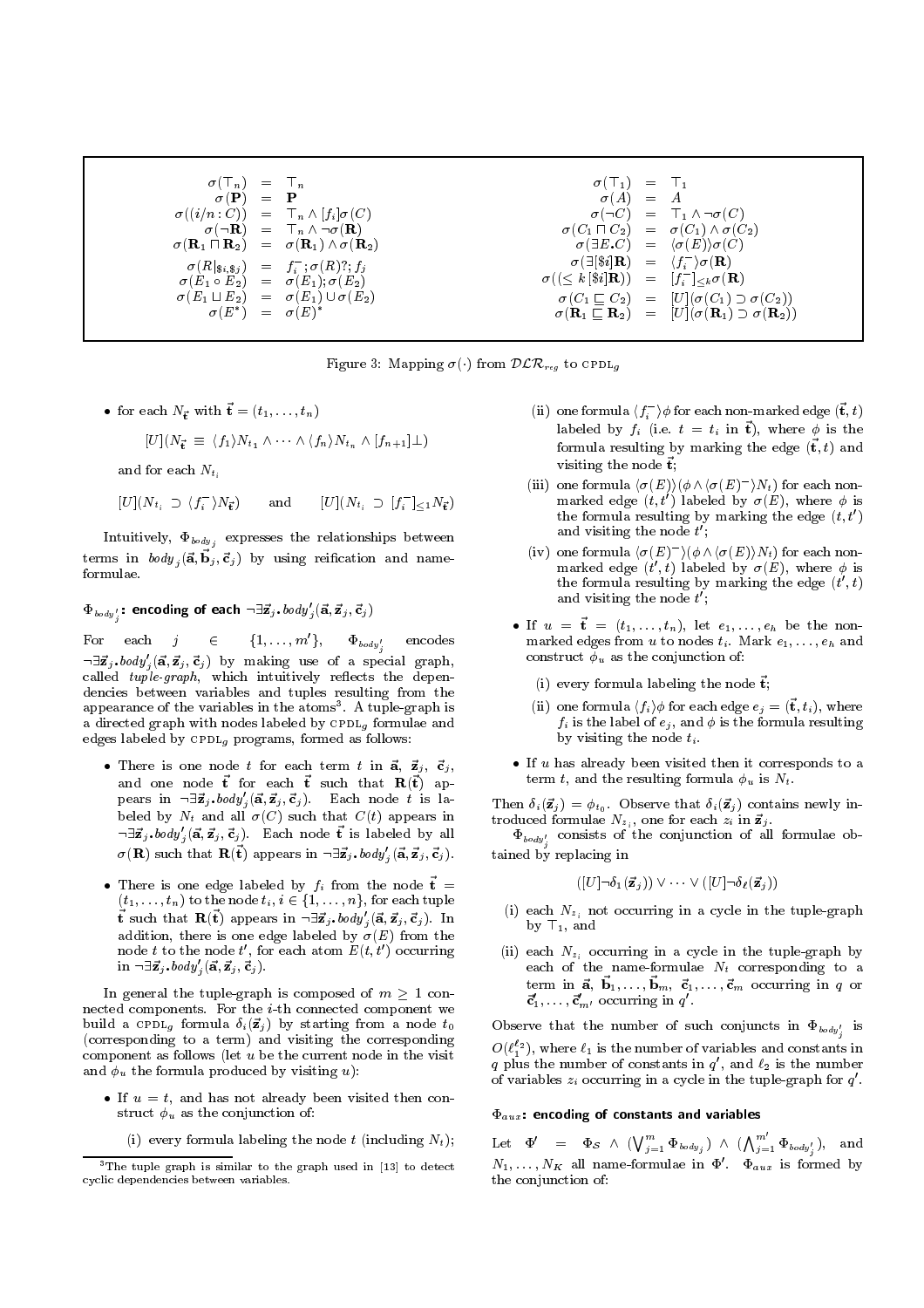- the formula  $\langle create \rangle N_1 \wedge \cdots \wedge \langle create \rangle N_K$  which ex-<br>presses the existence of a state satisfying a nameformula  $N_i$ , for each  $i \in \{1, \ldots, K\}$ ;
- one formula of the form  $[U](N_{c_i} \supset \neg N_{c_j})$  for each pair of distinct constants constants constants constants constants constants constants constants  $\mathbf{r}$ (not Skolem constants);
- one formula of the form  $[U](N_i \wedge \phi \supset [U](N_i \supset \phi))$ for each name-formula Ni , <sup>i</sup> 2 f1;:::;Kg, and each formula  $\varphi$  such that :
	- (a)  $\varphi \in CL(\Psi)$ ,
	- (b)  $\phi = \langle \overline{r} \rangle \phi'$  with  $\langle r \rangle \phi' \in CL(\Phi')$ , and
	- (c)  $\varphi = \langle r ; p \rangle N_j$  with  $r \in Pre(r), p = j | J$ , and  $r, t, N_i$  occurring in  $CL(\Psi)$

where  $\overline{r}$  is defined inductively as follows:

$$
\frac{\overline{p}}{r_1; r_2} = p_i (\wedge_i - N_i)?
$$
  
\n
$$
\frac{\overline{r_1}; r_2}{r_1 \cup r_2} = \frac{\overline{r_1}; \overline{r_2}}{\overline{r_1} \cup \overline{r_2}}
$$
  
\n
$$
\frac{\overline{r_1}}{\phi ?} = \phi ?
$$

The role of aux is to enforce that, in every model of  $\Phi$ , for each  $N_k$ , one representative state can be singled out among those satisfying  $N_k$ . This would be trivially obtained if we could force all these states to satisfy exactly<br>  $\mathcal{M}$  in which each name-formula is true in exactly one the same formulae of the logic.  $\Phi_{aux}$  forces a weaker condition, namely that these states satisfy the same formulae in the finite set (whose size is polynomial with respect to  $\Phi'$ ) described above. Theorem 1 proves that this is sufficient for our purposes.

To see how  $\Phi$  encodes the containment problem, consider two queries  $q(x_1, x_2) \leftarrow p(x_1, x_2)$ , and  $q'(x_1, x_2) \leftarrow$  $(x_1, x_2) \leftarrow \frac{1}{\sqrt{2}} (x_1, x_2)$  $r(x_1, x_2, z)$  over a schema S such that  $S \not\models q \subseteq q$ . Figure 4 schematically shows a model of the encoding  $\Phi$  in this case, that represents a counterexample to the contain ment. Indeed, the model contains a state  $s_{\vec{t}}$  in which p holds, that, being connected to  $s_{a_1}$ ,  $s_{a_2}$  by means of  $f_1$ and  $f_2$ , respectively, represents a tuple  $(a_1, a_2)$  that satis- $\Phi_{body} = [U](N_{a_1} \supset [f_1](r \supset [f_2](-N_{a_2} \vee [f_3] \perp)))$  is true in jun $s_{root}$ , it follows that  $s_{a_1}$  satisfies  $|J_1|$   $|r \supseteq |J_2| \supseteq N_{a_2}$  ). Therefore, in the model there is no state satisfying  $r$  representing a tuple  $(a_1, a_2, z)$ .

By exploiting the properties of the encoding  $\Phi$ , we can now prove decidability of query containment in our case.

**Theorem 1** Let  $S$  be a schema,  $q$ ,  $q$  be two queries, and Theorem 1 let q not contain regular expressions. Then deciding whether  $\begin{array}{ccc} \n\text{the} & \text{size of } S, \ell_1 \text{ is the}\\ \n\text{q} & \text{and the number of}\\ \n\text{number of existential} \n\end{array}$ ' can be done in time  $O(2^{p(|S|\cdot \ell_1^{-2}))})$ , where  $|S|$  is  $t \rightarrow$  size of  $t$  is the sum of variables in the sum of variables in the number of variables in the number of variables in the sum of  $t$  $q$  and the number of constants in  $q$  and  $q$  , and  $\ell_2$  is the co number of existentially quantified variables in  $q$  that appear  $\qquad$  + in a cycle of the tuple-graph for q.

Proof (sketch). Soundness of the encoding:  $\Phi$  unsatis- $\mathcal I$  of  $\mathcal S$  in which there is at least on<br>not  $q'$ , can be turned into a model of <sup>0</sup> . One can verify that every model I of S in which there is at least one tuple satisfying  $\mathbf{r}$  and  $\mathbf{r}$  on  $\mathbf{r}$ not  $q$  , can be turned into a model of  $\Psi.$ 

Completeness of the encoding:  $\Phi$  satisfiable implies  $\texttt{S}\ \not\models\ q\subseteq q$  . We need to consider *tuple-aamissible* models, i.e. models where there is no pair of states that represent the same reified tuple. We first prove that if  $\Phi$  is satisfiable, then it admits a tuple-admissible model in which each name-formula is true in exactly one state. By the tree-model property,  $\Phi$  admits a tree-model  $\mathcal{M}' = (S', \cdot^{\mathcal{M}'}),$  which is obviously tuple-admissible. Let  $s_{root} \in \Psi^{++}$  be the root of M'. We transform M' into a new model  $\mathcal{M} = (S, \mathcal{M})$ with  $S \subseteq S$ , which interprets name-formulae as singletons and is still tuple-admissible, as follows. For each  $N_i$ , i 2 fi;:::,kg, we select a state sNi, we see the state states  $s \in N_i^{\mathcal{M}}$  such that  $(s_{root}, s) \in create^{\mathcal{M}}$  . Then we define:

 $\begin{aligned} \textit{create}^{\mathcal{M}} &= \{(s_{root}, s_{N_i}) \in \textit{create}^{\mathcal{M}} \mid i \in \{1, \ldots, K\}\} \ p^{\mathcal{M}} &= (p^{\mathcal{M}'} - \{(s_{N_i}, s) \in p^{\mathcal{M}'} \mid s \in N_j^{\mathcal{M}'}, i, j \in \{1, \ldots, K\}\} \ - \{(s, s_{N_j}) \in p^{\mathcal{M}'} \mid s \in N_i^{\mathcal{M}'}, i, j \in \{1, \ldots, K\}\} \end{aligned}$  $p^{\mathcal{M}} = (p^{\mathcal{M}} - \{(s_{N_i}, s) \in p^{\mathcal{M}} \mid s \in N_j^{\mathcal{M}} \text{ , } i,j \in \{1,\dots,K\}\} \ - \{(s,s_{N_j}) \in p^{\mathcal{M}'} \mid s \in N_i^{\mathcal{M}'} \text{ , } i,j \in \{1,\dots,K\}\}) \ \cup \{(s_{N_i},s_{N_j}) \mid (s_{N_i},s) \in p^{\mathcal{M}'} \text{ , } s \in N_j^{\mathcal{M}'} \text{ , } i,j \in \{1,\dots,K\}\}$  $\left\{ \begin{array}{l} -\{(s,s_{N_j}) \in p^{\mathcal{M}} \mid s \in N_i^{\mathcal{M}} \text{ , } i,j \in \{1,\ldots,K\}\} \[1mm] (s_{N_i},s) \in p^{\mathcal{M}'} \text{ , } s \in N_j^{\mathcal{M}'} \text{ , } i,j \in \{1,\ldots,K\}\} \[1mm] \text{for each atomic program } p \text{ except } create \end{array} \right.$  $N_i^{\mathcal{M}} = \{s_{N_i}\}\$  for  $A^{\mathcal{M}} = A^{\mathcal{M}'} \cap S$  ${,s_{N_j}) \mid (s_{N_i},s) \in p^{\mathcal{M}} \text{, } s \in N_j^{\mathcal{M}} \text{, } i,j \in \{1,\ldots,K\} \} \ \text{for each atomic program } p \text{ except create} \ \{N_i\} \ \text{for each name-formula } N_i, i \in \{1,\ldots,K\}$ for each atomic program  $p$  except create

 $= A^{\mathcal{M}'} \cap S$ <br>for each atomic formula A except name formulae

for each atomic formula  $A$  except name formulae

$$
\{s \in S \mid (s_{root}, s) \in create^{\mathcal{M}'} \circ (\bigcup_{p} (p^{\mathcal{M}'} \cup (p^{-})^{\mathcal{M}'}))^*\}
$$
  
To show that  $\mathcal{M}$  is indeed a model one can proceed as in [16].

We now prove that if  $\Phi$  has a tuple-admissible model state, then  $S \not\models q \subseteq q'$ . We do so by showing how to construct from  $\overline{\mathcal{M}}$  a model  $\mathcal I$  of  $\mathcal S$  that makes the formula  $(\text{body}_1(\vec{a}, \vec{b}_1, \vec{c}_1) \vee \cdots \vee \text{body}_m(\vec{a}, \vec{b}_m, \vec{c}_m)) \wedge$ <br>  $\neg \exists \vec{z}_1.\text{body}_1'(\vec{a}, \vec{z}_1, \vec{c}_1) \wedge \cdots \wedge \neg \exists \vec{z}_{m'}.\text{body}_m'(\vec{a}, \vec{z}_{m'}, \vec{c}_{m'}) \text{ true.}$ <br>  $\mathcal{I} \text{ is built as follows: } \Delta^{\mathcal{I}} = \top_1^{\mathcal{M}}, \quad \mathbf{P}^{\mathcal{I$  $\mathcal{I} \text{ is built as follows: } \Delta^{\mathcal{I}} = \top_1^{\mathcal{M}}, \quad \mathbf{P}^{\mathcal{I}} = \{\vec{s} \mid \exists s' \in \mathbf{P}^{\mathcal{M}}, (s', s_i) \in f_i^{\mathcal{M}}, i \in \{1, \ldots, n\}\}, \quad A^{\mathcal{I}} = A^{\mathcal{M}}, \text{ and } t^{\mathcal{I}} = s \in \mathbf{P}^{\mathcal{M}}, (s', s_i) \in f_i^{\mathcal{M}}, i \in \{1, \ldots, n\}\},$ L is built as follows:  $\Delta^2 = \Pi^2$ ,  $\mathbf{P}^2 = \mathbf{S} \mid \exists s \in \mathbf{P}^M$ ,  $(s', s_i) \in f_i^M$ ,  $i \in \{1, ..., n\}$ ,  $A^T = A^M$ , and  $t^T = s \in \mathbb{N}^M$  for so the contant and Skelom sention t in g and  $s'$ . To  $i, i \in \{1, \ldots, n\}$ ,  $A = A^{\dagger}$ , and  $t = s \in$ <br>tant and Skolem constant t in q and  $q'$ . To<br>the job, the most difficult part is to show  $N_t$  for each constant and Skolem constant t in q and q. To show that  $\mathcal I$  does the job, the most difficult part is to show that  $\vec{a} \notin q^{t\mathcal{I}}$ , i.e., for one  $j \neg \exists \vec{z}_j, body'_j(\vec{a}, \vec{z}_j, \vec{c}_j)$  is true in  $\mathcal I.$  Conceptually, we need to distinguish between two cases, depending on whether there is a cycle in the tuple-graph for  $\neg \exists \vec{z}_i \cdot body'_i({\vec{a}, \vec{z}_i, \vec{c}_i}).$ 

If there is no cycle in the tuple-graph, then the conjunct  $\Psi_{body_{j}}$  directly emorces the constraints expressed by  $\neg \exists \vec{z}_i \cdot body'_i({\vec{a}, \vec{z}_i, \vec{c}_i}).$ 

If there is a cycle then, due to the fundamental inability of expressing in PDLs that two chains of links meet the same state, no computation of  $\mathbf{u}$  for  $\mathbf{u}$  and  $\mathbf{v}$  expression of  $\mathbf{u}$  and  $\mathbf{v}$  express state  $\mathbf{v}$  $\neg \exists \vec{z}_i.\textit{body}'_i({\vec{a}}, {\vec{z}_i}, {\vec{c}_j})$ . For the same reason, however, we can assume that the only cycles present in  $\mathbf{r}$ by the states corresponding to the constants in the queries. Therefore the replacement of name-formulae in  $\Psi_{body_i'}$  suffices.

Fig. in EXPTIME-complete, and the encoding is sound and<br>is the complete, it follows that query containment can be done in<br>prear time  $O(2^{p(|\Phi|)})$ . It is easy to verify that  $|\Phi| = O(|S| \cdot \ell_1^{\ell_2})$ . Complexity: Since satisability in cpdlg is EXPTIME-complete, and the encoding is sound and

#### 5 5 Schemas and Queries without Number Restrictions

In this section we study the problem of deciding whether  $\frac{1}{2}$  in the case where neither , where  $S$  is a schema and  $q, q$  are two queries, in the case where neither the schema nor the queries contain

 $\mathcal{L}(C L(\phi))$  is the Fisher-Ladner closure of a CPDL<sub>a</sub> formula  $\phi$ , and  $Pre(r)$  is the set of "prefixes" of a program  $r$  [16].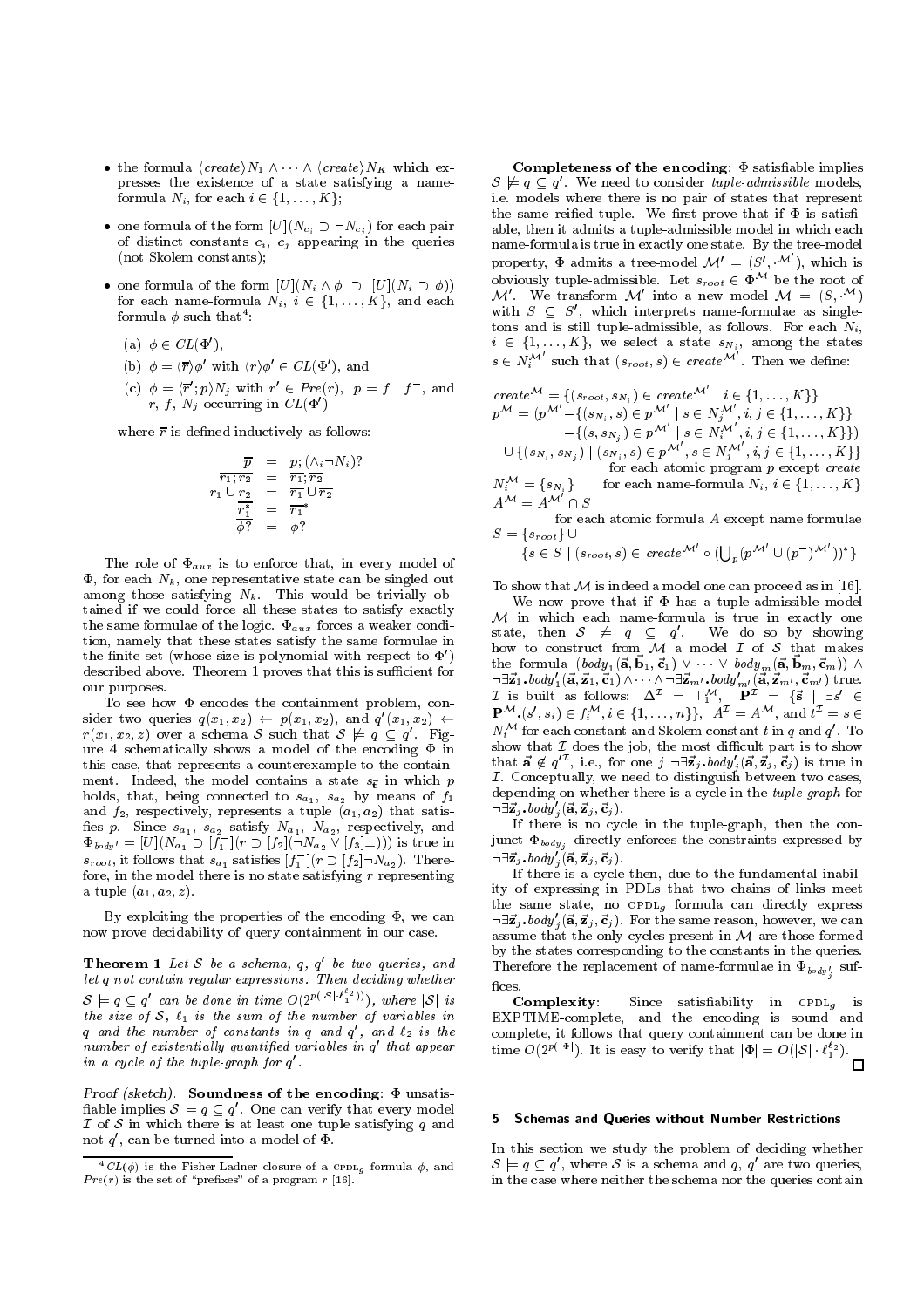

| Ф                      | is true in $s_{root}$    |           |
|------------------------|--------------------------|-----------|
| $N_{\vec{r}} \wedge p$ | is true in $s_{\vec{r}}$ |           |
| $N_{a_1}$              | is true in               | $s_{a_1}$ |
| $N_{a_2}$              | is true in               | $s_a$     |
|                        |                          |           |

Figure 4: A model of  $\Phi$ 

number restrictions. We consider an encoding  $\Psi$  defined as:  $\Psi=\Phi_{\mathcal{S}} \wedge (\bigvee_{j=1}^m \Psi_{\textit{body}_j} ) \wedge (\bigwedge_{j=1}^m \Phi_{\textit{body}_j'}) \wedge \Psi_{\textit{aux}}, \text{ where } \Phi_{\mathcal{S}} \qquad \quad \textbf{P1}$ and  $\Psi_{\textit{body}'_j}$  are defined as in the previous section, and  $\Psi_{\textit{body}_j}$  ,  $\Psi_{aux}$  are variants of  $\Psi_{body}$ ,  $\Psi_{aux}$ , as described below.

The encoding  $\mathbf{v}_{body}$ , or  $\omega a y_j({\bf a}, {\bf b}_j, {\bf c}_j)$  makes again use The of name-formulae, whose distinguishing properties are specified by  $\Psi_{aux}$ . Name-formulae are introduced for terms only (not for tuples). Specifically, one name-formula  $N_t$  is introduced for each term t in  $a, b_j, c_j$ . The formula  $\Psi_{body}$  is the formula the conjunction of the following formulae:

\n- for each 
$$
\mathbf{R}(t_1, \ldots, t_n)
$$
 in  $body_j(\vec{\mathbf{a}}, \vec{\mathbf{b}}_j, \vec{\mathbf{c}}_j)$   $[U](\langle f_1 \rangle N_{t_1} \wedge \cdots \wedge \langle f_n \rangle N_{t_n} \wedge [f_{n+1}] \perp \supset \sigma(\mathbf{R}))$  and for each  $N_{t_i}$
\n

$$
[U](N_{t_i} \supset \langle f_i \rangle)(\langle f_1 \rangle N_{t_1} \wedge \cdots \wedge \langle f_n \rangle N_{t_n} \wedge [f_{n+1}]\bot)
$$

• for each  $C(t)$  in  $body_j({\bf \vec{a}}, {\bf \vec{b}}_j, {\bf \vec{c}}_j)$ 

$$
[U](N_t \supset \sigma(C))
$$

Let  $\Psi' = \Phi_{\mathcal{S}} \wedge (\bigvee_{j=1}^m \Psi_{\textit{body}_j}) \wedge (\bigwedge_{j=1}^m \Phi_{\textit{body}'_j}),$  and let i  $N_1,\ldots,N_K$  be all name-formulae in  $\Psi'$ . The formula  $\Psi_{aux}$ is the conjunction of the following formulae:

- the formula  $\langle create \rangle N_1 \land \cdots \land \langle create \rangle N_K$  where create<br>is a newly introduced atomic program<br>• one formula of the form  $[U](N_{c_i} \supset \neg N_{c_j})$  for each is a newly introduced atomic program
- pair of distinct constants  $c_i$ ,  $c_j$  appearing in the queries<br>(not Skolem constants); pair of distinct constants ci , cj appearing in the queries (not Skolem constants);
- each name-formula  $N_i$  in  $\Psi'$  and each formula  $\phi \in$ 200 million control and the control of  $CL(\Psi')$ .

We observe that the only graded modalities appearing in  $\Psi$  are those in  $\Phi_{\mathcal{S}}$ , imposing the functionality of all atomic programs<sup>5</sup>.

By exploiting the properties of the encoding  $\Psi$ , we can now prove decidability of query containment in our case.

**Theorem 2** Let S be a schema,  $q$ ,  $q$  be two queries, and  $\frac{1}{111}$ let 5, q, q not contain number restrictions. Then deciding the set whether  $S \models q \subseteq q'$  can be done in time  $O(2^{p(|S| \cdot \ell_1^{-2}))}),$ where  $|S|$ ,  $\ell_1$ , and  $\ell_2$  are as in Theorem 1.<br>5This means that  $\Psi$  can be viewed as a Converse Deterministic

Proof (sketch). Soundness of the encoding and com plexity: As in Theorem 1.

Completeness of the encoding:  $\Psi$  satisfiable implies tuple-admissible model in which each name-formula is true<br>in exactly one state. Let  $\mathcal{M}' = (S', \mathcal{M}')$  be a model of  $\Psi$  and . We first prove that if  $\Psi$  is satisfiable it admits a tuple-admissible model in which each name-formula is true  $s_{root} \in \Psi^{\mathcal{M}}$  . By the results in [15] we can assume without loss of generality that  $\mathcal{M}'$  is tuple-admissible. We transform M' into a new model  $M = (S, \mathcal{M})$  with  $S' \subseteq S$ , which is still<br>tuple-admissible and interprets name-formulae as singletons. tuple-admissible and interprets name-formulae as singletons. the states  $s \in N_i^{\mathcal{M}'}$  such that  $(s_{root}, s) \in create^{\mathcal{M}'}$ . Then<br>we define the model  $M$  as follows. For each name-formula the states  $s \in N_i^{\mathcal{M}}$  such that  $(s_{root}, s) \in \textit{create}^{\mathcal{M}}$  . Then  $N_i, N_i^{\mathcal{M}} = \{s_{N_i}\}.$  For each  $s \in S' \subseteq S$ , and for each atomic formula A which is not a name-formula,  $s \in A^{\cdots}$  iff  $s \in$  $A^{\mathcal{M}}$  . For each  $(s, s') \in p^{\mathcal{M}}$  and for each atomic program  $p$ ,  $(s, s) \in p^{\cdots}$ . In addition, for each  $n \in \{1, \ldots, n_{max}\}$ , and<br>for each  $s \in \top_n^{\mathcal{M}'}$  such that for some  $s' \in \Delta^{\mathcal{M}'}$   $(1)$   $(s, s') \in$ <br> $f_i^{\mathcal{M}'}$  for some  $i \in \{1, \ldots, n\}$ , and  $(2)$   $s' \in N_j^{\mathcal{M}'}$  for some for each  $s \in \mathbb{T}_n^M$  such that for some  $s' \in \Delta^M$ <br>  $f_i^M'$  for some  $i \in \{1, ..., n\}$ , and (2)  $s' \in N$ <br>  $j \in \{1, ..., K\}$ , we include in S a new state v  $\alpha' \in \Delta^{\mathcal{M}} \quad (1) \; (s, s') \in \Delta^{\mathcal{M}}$  $f_i^{\mathcal{M}}$  for some  $i \in \{1,\ldots,n\}$ , and  $(2)$   $s' \in N_j^{\mathcal{M}}$  for some as follows: (i) for every atomic formula A (including  $\top_n$ ),<br> $v \in A^{\mathcal{M}}$  iff  $s \in A^{\mathcal{M}'}$ ; (ii) for  $i \in \{1, \ldots, n\}$ , let  $(s, s_i) \in f_i^{\mathcal{M}'}$ ; as follows: (i) for every atomic formula  $\sim$  (including  $\sim$ n),  $v \in A^{\mathcal{M}}$  iff  $s \in A^{\mathcal{M}}$ ; (ii) for  $i \in \{1,\ldots,n\}$ , let  $(s, s_i) \in f_i^{\mathcal{M}}$ ;<br>if  $s_i \in N_j^{\mathcal{M}'}$ , for some  $j \in \{1,\ldots,K\}$ , then  $(v, s_{N_j}) \in f_i^{\mathcal{M}}$ ,<br>otherwise  $(v, s_i) \in f_i^{\mathcal{M}}$ . To show that  $\mathcal M$  is indeed a mode if  $s_i \in N_j^{\mathcal{M}}$ , for some  $j \in \{1, ..., K\}$ , then  $(v, s_{N_j}) \in f_i^{\mathcal{M}}$ ,<br>otherwise  $(v, s_i) \in f_i^{\mathcal{M}}$ . To show that  $\mathcal M$  is indeed a model<br>of  $\Psi$  we use the same technique as in [16], although in this otherwise  $(v, s_i) \in f_i$ . To show that M is indeed a model of  $\Psi$  we use the same technique as in [16], although in this case the proof is much simpler. Finally, we proceed as in Theorem 1 to prove that if  $\Psi$  has a tuple-admissible model M in which each name-formula is true in exactly one state,<br>then  $S \not\models a \subseteq a'$ .  $\frac{1}{\sqrt{1-x}}$ <sup>0</sup> .

## 6 Undecidability of Containment of Queries with Inequalities

In this section we show that if we allow for inequalities inside the queries, then query containment becomes undecidable. The proof of undecidability exploits a reduction from the unbounded *tiling problem* [5], which consists in deciding whether (a portion of) the integer grid can be tiled using a finite set of square tile types (fixed in orientation and with colored edges) in such a way that adjacent tiles have the same color on the common edge. As shown in [23], the tiling problem is well suited to show undecidability of vari ants of modal and dynamic logics, and the difficult part of the proof usually consists in enforcing that the tiles lie on an integer grid. To this end we exploit a query containing one inequality.

PDL formula [35].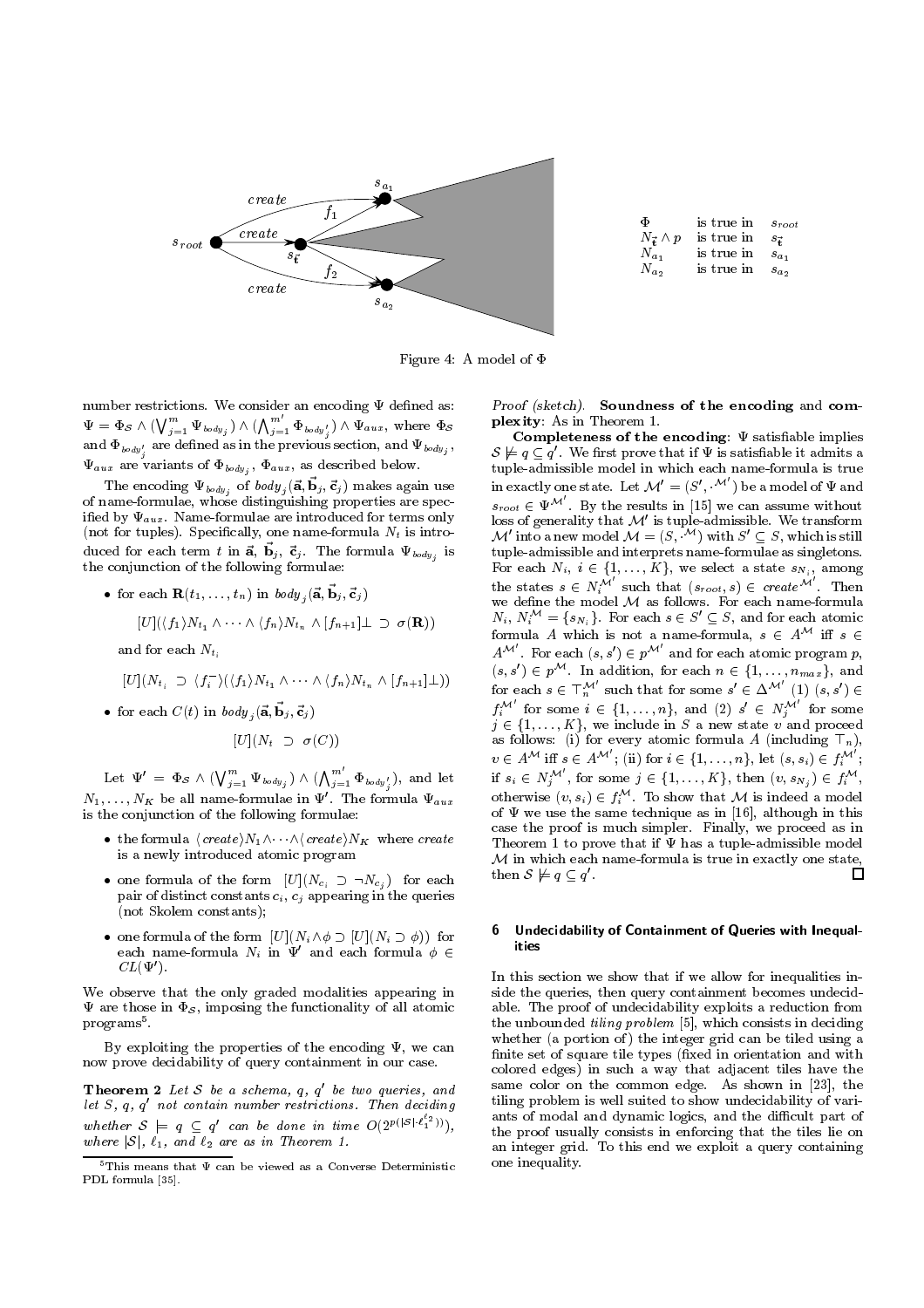**Theorem 3** Let  $S$  be a schema, and  $q$ ,  $q$  two queries that may contain atoms of the form  $t \neq t$  . Then the query con-<br>tainment problem  $\mathcal{S} \models q \subseteq q'$  is undecidable.

Proof (sketch). Consider an instance  $T$  of the tiling problem with tile types  $D_1, \ldots, D_k$ , where the colors on the four sides of tiles of type  $D_i$  are left  $(D_i)$ , right  $(D_i)$ ,  $up(D_i)$ , and  $down(D_i)$ . We construct a schema  $S_{\mathcal{T}}$  using the atomic concepts Tile,  $D_1$ ,...,  $D_k$  and two binary atomic relations the  $Right$  and  $Up$  as follows:

$$
Tile \quad \sqsubseteq \quad (D_1 \sqcup \cdots \sqcup D_k) \sqcap
$$
\n
$$
\exists [\$1](Right \sqcap (\$2: File)) \sqcap \exists [\$1](Up \sqcap (\$2: File))
$$
\n
$$
D_i \quad \sqsubseteq \quad File \quad \text{for each } i \in \{1, \ldots, k\}
$$
\n
$$
D_i \quad \sqsubseteq \neg D_j \quad \text{for each } i, j \in \{1, \ldots, k\}, i \neq j
$$
\n
$$
D_i \quad \sqsubseteq \quad (\bigvee_{j: left(D_j) = right(D_i)} \neg \exists [\$1](Right \sqcap (\$2: \neg D_j))) \sqcap
$$
\n
$$
(\bigvee_{j: down(D_j) = up(D_i)} \neg \exists [\$1](Up \sqcap (\$2: \neg D_j)))
$$
\n
$$
\sqcap
$$

Then there is a tiling of the upper right quadrant consistent with  $\ell$  iff  $s_{\mathcal{T}} \not\models q_0 \subseteq q_0$ , where:

$$
q_0() \leftarrow \text{File}(x) q'_0() \leftarrow \text{Right}(x, y) \land \text{Up}(y, z) \land \text{Up}(x, y') \land \text{Right}(y', z') \land z \neq z'.
$$

Indeed, from a tiling of the upper right quadrant consistent with T one obtains immediately a model of  $\mathcal{S}$  in which which we obtain  $q_0$  is true while  $q_0$  is false. Conversely, consider a model  $L$ of  $\sigma_{\mathcal{T}}$  in which  $q_0$  is true and  $q_0$  is false. Then  $\mathcal{I}$  contains  $\overline{a}$  instance on  $\overline{a}$  force the assertions in  $\overline{a}$ existence of arbitrary long chains of objects beginning with  $o_0$  and connected one to the next by alternations of  $Right^{\mathcal{I}}$ and  $\ell p^{-}$ . Since  $q_{0}$  is false in  $L$ , these chains of objects form spr indeed a grid. Moreover, by viewing such objects as tiles, the tiling constraints are satisfied due to the assertions in  $\Box$  $S_{\mathcal{T}}$ .<br>The proof of Theorem 3 shows that query containment

remains undecidable even in the restricted case where: (i)  $S$ does not contain assertions on relations, and all assertions on concepts are of the form  $A \sqsubseteq C$ , (ii)  $S$ , q, and q do not contain regular expressions or number restrictions, (iii)  $q$  and  $q$  do not contain union, or constants expressions, and (iv) there is a single inequality in  $q$  , and no inequality in  $q$ .

#### $\mathbf{7}$ **Conclusions**

In this paper we have introduced  $D\mathcal{L}N_{reg}$ , an expressive language for specifying database schemas and non-recursive Datalog queries, and we have presented decidability (with complexity) and undecidability results of the problem of checking query containment under the constraints expressed in the schema.

In particular, the decidability results refer to the case where either regular expressions are ruled out in the queries, or number restrictions or not allowed both in the schema and in the queries. The second case yields the first decidability result that we are aware of on containment of conjunctive queries with regular expressions. The decidability of query containment with regular expressions and number restrictions both in the schema and in the queries remains open, and will be the subject of future research.

## Acknowledgments

This work was partly supported by MURST, ESPRIT LTR Project No. 22469 DWQ (Foundations of Data Warehouse Quality), the Italian Research Council (CNR) under Progetto Strategico \Informatica nella Pubblica Amministrazione", sottoprogetto PROGRESS (Reingegnerizzazione dei Processi e dei Dati nella Pubblica Amministrazione), and the Italian Space Agency (ASI) under project "Integrazione ed Accesso a Basi di Dati Eterogenee".

## References

- [1] Serge Abiteboul. Querying semi-structured data. In Proc. of the 6th Int. Conf. on Database Theory (ICDT-97), pages 1-18, 1997.
- [2] Serge Abiteboul, Richard Hull, and Victor Vianu. Foundations of Databases. Addison Wesley Publ. Co., Reading, Massachussetts, 1995.
- [3] A.V. Aho, Y. Sagiv, and J.D. Ullman. Efficient optimization of a class of relational expressions. ACM Trans. on Database Systems,  $4:297-314$ , 1979.
- [4] A.V. Aho, Y. Sagiv, and J.D. Ullman. Equivalence among relational expressions. SIAM J. on Computing, 8:218-246, 1979.
- [5] R. Berger. The undecidability of the dominoe problem. Mem. Amer. Math. Soc., 66:1-72, 1966.
- **In the contract of the second second** [6] Diego Calvanese, Giuseppe De Giacomo, and Maurizio Lenzerini. Structured objects: Modeling and reasoning. In Proc. of the 4th Int. Conf. on Deductive and Object-Oriented Databases (DOOD-95), number 1013 in Lecture Notes in Computer Science, pages 229-246. Springer-Verlag, 1995.
	- [7] Diego Calvanese, Giuseppe De Giacomo, Maurizio Lenzerini, Daniele Nardi, and Riccardo Rosati. Description logic framework for information integration. In Proc. of the 6th Int. Conf. on the Principles of Knowledge Representation and Reasoning (KR-98), 1998.
- <sup>1</sup><sub>18</sub> [8] Tiziana Catarci and Maurizio Lenzerini. Representing and using interschema knowledge in cooperative information systems. J. of Intelligent and Cooperative Information Systems,  $2(4):375{-}398, 1993$ .
	- [9] Edward P. F. Chan. Containment and minimization of positive conjunctive queries in oodb's. In Proc. of the 11th ACM SIGACT SIGMOD SIGART Sym. on Principles of Database Systems (PODS-92), pages 202-211, 1992.
	- [10] Ashok K. Chandra and Philip M. Merlin. Optimal implementation of conjunctive queries in relational data bases. In Proc. of the 5th ACM Sym. on Theory of Computing (STOC-77), pages 77-90, 1977.
	- [11] Ashok K. Chandra and Moshe Y. Vardi. The implication problem for functional and inclusion dependencies is undecidable.  $SIAM$  J. on Computing,  $14(3):671-677$ ,
	- [12] Surajit Chaudhuri and Moshe Y. Vardi. On the equivalence of recursive and nonrecursive Datalog programs. In Proc. of the 11th ACM SIGACT SIGMOD SIGART Sym. on Principles of Database Systems (PODS-92), pages 55-66, 1992.